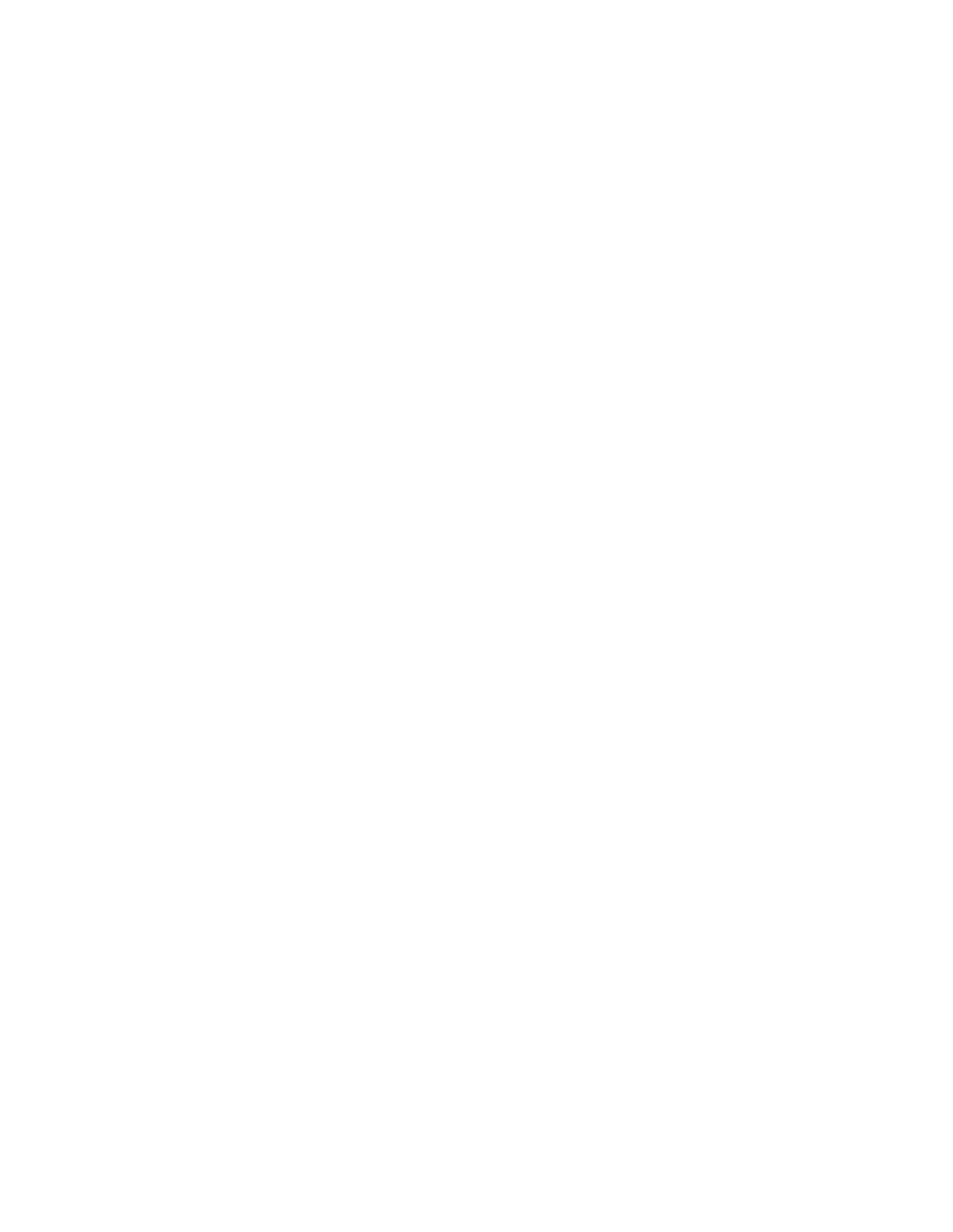## **CONTENTS**

| Warranty                                             | 14 |
|------------------------------------------------------|----|
|                                                      |    |
|                                                      |    |
| Appendix B - RS485 with Modbus Protocol Option S2 20 |    |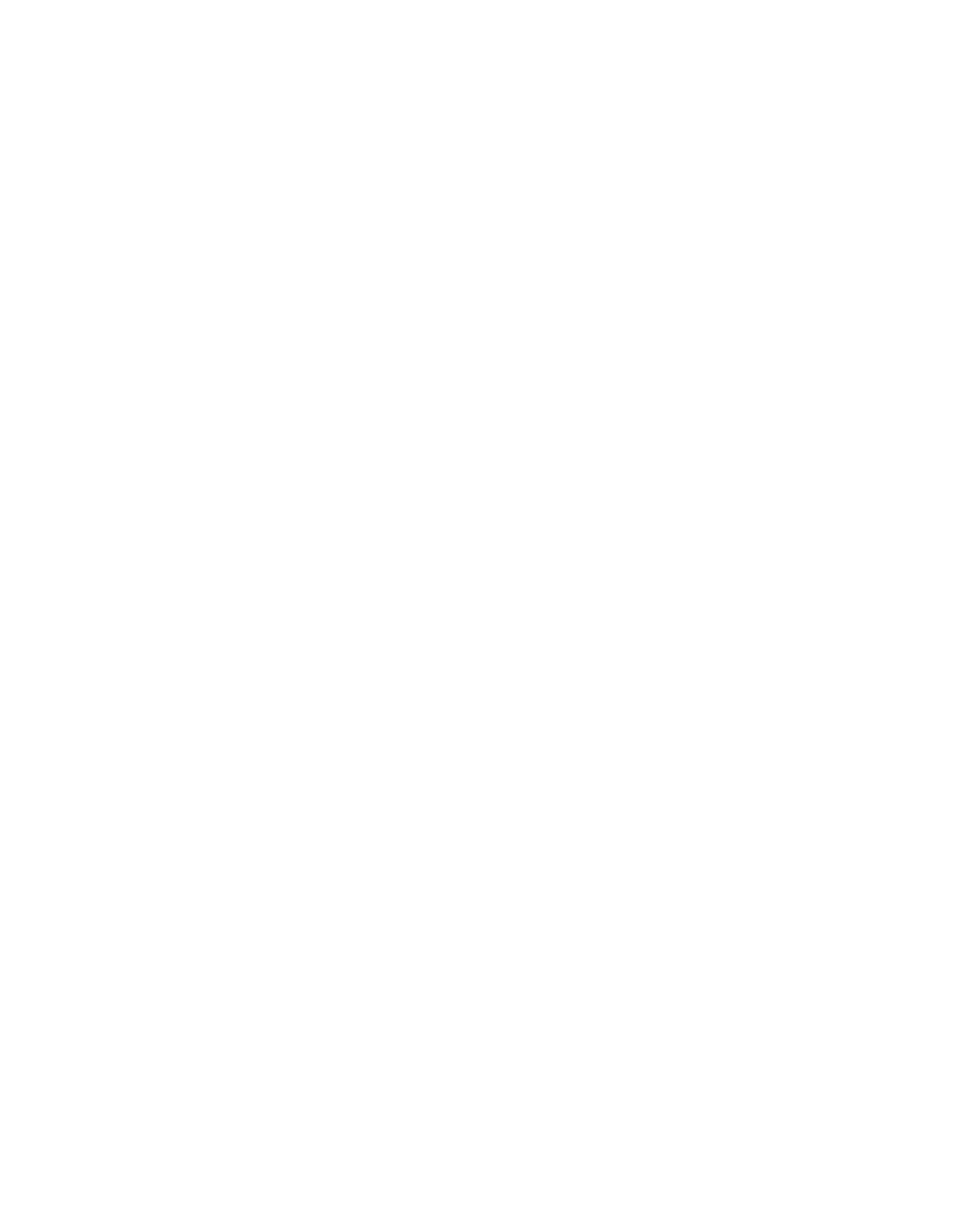#### **SPECIFICATIONS**

#### **Description**

Featuring 5 digits of rate and 8 digits of total, the 917-BATRAT-M is a battery powered indicator with flow rate alarm output. It is capable of accepting magnetic pickup, DC pulse and switch closure inputs from pulse producing flowmeters. The unit can be ordered with an optional 4-20mA output. When this option is used, it uses the 4-20mA loop to provide power when this output is used. The BATRAT-M is available with an optional setup program (S1 Option). Alternately it is available with a RS485 Modbus RTU communications and a datalogger.

#### **Specifications**

#### **Power:**

BATTERY POWERED

Supplied with 2 C size Lithium battery pack.

EXTERNAL POWER INPUT

Voltage: 8.5 to 30 VDC

Current: Less than 5 mA

Supplied with 1 C size lithium battery for standby operation Protection: Reverse Polarity Protection on DC Power Input LOOP POWERED

Voltage: 8.5 to 30 VDC

Supplied with 1 C size lithium battery for standby operation Protection: Reverse Polarity Protection on Current Loop Loop Burden: 8.5V maximum

#### **BATTERY LIFE EXPECTANCY:**

Expected Years of Operation for 917-BATRAT-M of various powering options at equipment duty cycles

| <b>MODEL</b>            |                  | <b>RUN TIME</b>  |          |           |
|-------------------------|------------------|------------------|----------|-----------|
|                         | Idle             | 2hrs/day         | 8hrs/day | 24hrs/day |
| 917-BATRAT-M-A          | $10 \text{ vrs}$ | $10 \text{ vrs}$ | 10 yrs   | 9.1 vrs   |
| 917-BATRAT-M-A-4 10 yrs |                  | 10 yrs           | 10 yrs   | 8.4 yrs   |
| 917-BATRAT-M-B/C 10 yrs |                  | 10 yrs           | 10 yrs   | 10 yrs    |
|                         |                  |                  |          |           |

standby-operation 917-BATRAT-M -B/C Indefinite operation when externally powered

External or loop power

**NOTE:** Battery shelf life is rated at 10 years by manufacturer Life expectancy based on rated battery capacity at

20°C

The above table is shown with pulse output inactive. Use of alarm output shortens battery life.

#### **Display:**

Rate Display: (selectable decimal)

5 Digits (99999), 0.35" High, Display updates once per second with battery power, 8X per second with DC or Loop power. (Slow input pulse rates, large delay setting and internal math operations may delay the update rate.)

Rate Descriptors: /SEC, /MIN, /HR

/MIN, /HR, /DAY with "D" option

Min. Input Frequency: 0.01 Hz to 10 Hz (selectable delay of 0.1 to 99.9 seconds)\*

Selectable Rate Display Damping

Totalizer Display: (selectable decimal)

8 Digits (99999999), 0.2" High

Totalizer Descriptors: GAL, LIT, FT3, M3, "blank"

GAL, BBL, MCF, M3, "blank" with "D" op- tion

Warning Displays: Low battery warning

#### **Alarm Output:**

Combination High-Low flow rate alarm output activates when flow rate is less than low set point or greater than high set point.

Type: Opto-isolated photomos relay

Max. voltage (off state): 30 VDC

Current (on state): 100 mA

#### **MOUNTING STYLES:**

**1- Panel Mount - NEMA 4X Front 3- Explosion Proof - Class I, Division 3**- Explosion Proof - Class I, Division I, Groups B, C & D Class II, Division I, Groups E, F & G **3SS**- Explosion Proof -Stainless Steel Class I, Division I, Groups B, C & D Class II, Division I, Groups E, F & G **5**- Wall Mount - NEMA 4X Enclosure (keypad mounted on cover) **6**- Double Ended Explosion Proof - Class I, Division I, Groups B, C & D Class II, Division I, Groups E, F & G

(contact factory for details)

#### **Environmental:**

OPERATING TEMPERATURE  $-4^{\circ}$ F (-20 $^{\circ}$ C) to + 158 $^{\circ}$ F (70 $^{\circ}$ C)

Extended Temp: -22°F (-30°C) to + 158°F (70°C) **HUMIDITY** 0 - 90% Noncondensing **ACCURACY**:

0.01% Reading, ±1 count Temperature Drift: 50 ppm/°C Worst Case

**SAFETY LISTINGS (Mounting Styles 3, 3SS):**

- CSA File 091109 (cert. 1120094)
- UL/C-UL File E225832

CLASS 1, DIV 1, GROUPS B, C, D

Additional "enclosure only" approvals available for ATEX and IEC

### **INPUTS:**

MAGNETIC PICKUP INPUT Frequency Range: 0 to 3500 Hz Trigger Sensitivity: 10 mV p-p Over Voltage Protected: ± 30 VDC OPTO-ISOLATED DC PULSE INPUT High (logic 1): 4-30 VDC Low (logic 0): Less Than 1 VDC Minimum Current: .5 mA Hysteresis: 0.4 VDC Frequency Range: 0 to 5 kHz Min. Pulse Width: 0.1 msec CONTACT CLOSURE INPUT (contact closure to common) Internal Pullup Resistor: 100 KΩ to +3.6 VDC High (logic 1): Open or 4-30 VDC Low (logic 0): Less Than .5 VDC Internal Switch Debounce Filter: 0 to 40 Hz<br>**NOTE:** Sustained contact closure will sho Sustained contact closure will shorten battery life. RESET INPUT (contact closure to common) Internal Pullup Resistor: 100 KΩ to +3.6 VDC

High (logic 1): Open or 4-30 VDC

- 
- Low (logic 0): Less Than .5 VDC

Minimum On : 25 msec<br>**NOTE:** Sustained con Sustained contact closure will shorten battery life.

K-FACTOR Range: 0.001 to 99999999 Decimal Point Locations: XXXX.XXXX to XXXXXXXX

20 Point Linearization Option (10 Point with S2 option) This feature allows the user to enter 20 different frequencies with 20 different corresponding K-Factors to linearize non linear signals.

#### **ANALOG OUTPUT OPTION:**

Type: 4-20 mA follows rate display, Two wire hookup Accuracy: 0.025% Full Scale at 20° C

Temperature Drift:

50 ppm/°C Typical

Reverse Polarity Protected

Update Rate: 8 times/second

**NOTE:** The 917-BATRAT-M uses the 4-20 mA loop power as its primary power source when this option is used. The battery is still required for standby battery operation.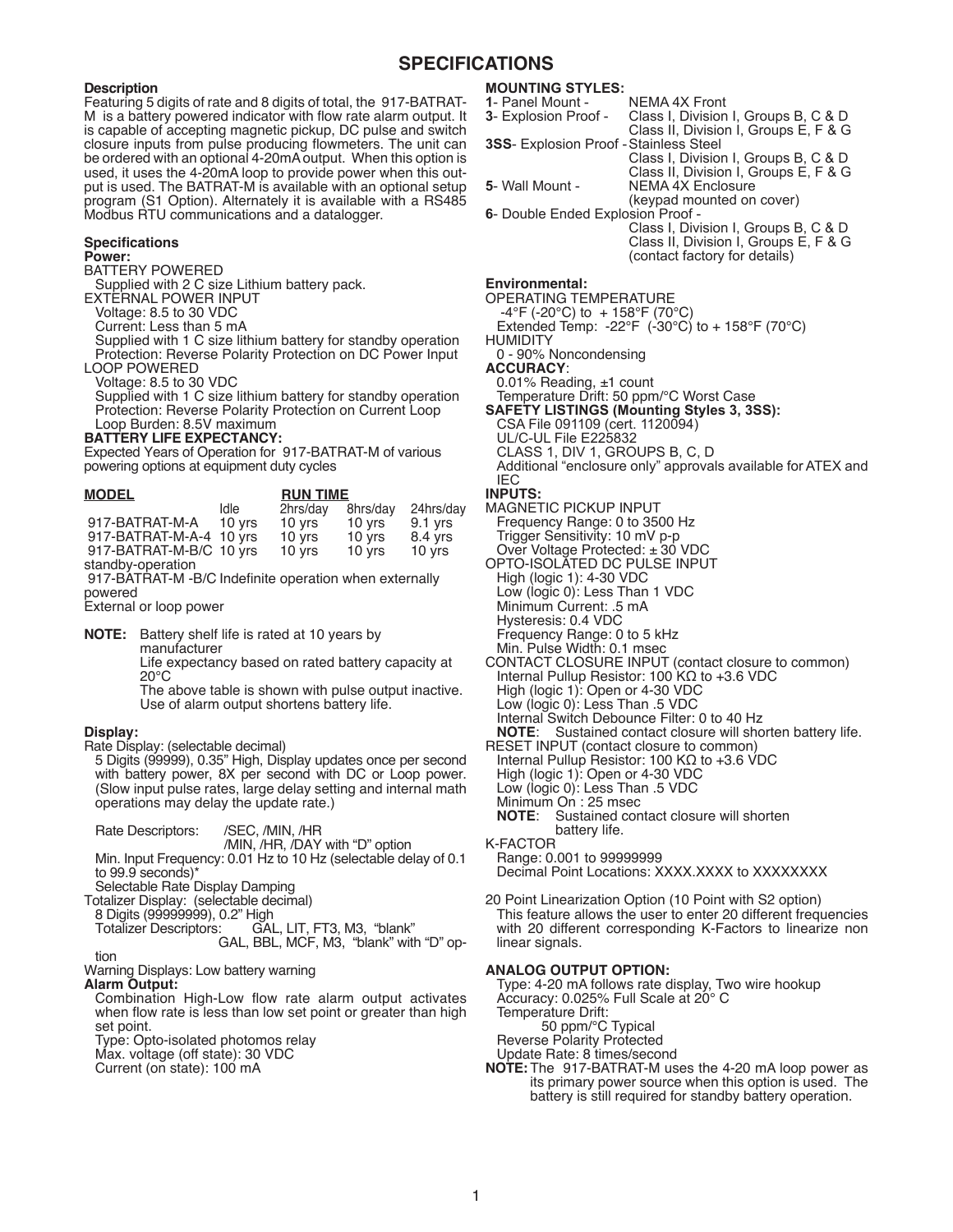### **BATTERY INSTALLATION GATTERY INSTALLATION & REPLACEMENT**

#### **DATA STORAGE:**

Setup Information: Stored in flash memory Totalizer: Stored in battery backed RAM but can be saved to flash memory by operator for recall after battery change out.

#### **COMMUNICATIONS OPTION (S1):**

RS232 SERIAL SETUP SOFTWARE OPTION:

This option enables you to access a variety of process parameters through serial communications. PC compatible communications software is included with this option. With this software and a 917-BATRAT-M Serial Adapter Cable (BSAC1) you will be able to setup the 917-BATRAT-M through your PC.

#### **RS-485 MODBUS and DATA LOGGER OPTION (S2):**

The optional RS-485 card utilizes Modbus RTU protocol to access a variety of process parameters. The Data Logger stores the totalizer to flash memory once every 24 hours at the time you set. The data logger can hold 26 days of totals, on the 27th day the oldest total in the logger is dropped. Requires external DC power: 6-28VDC (input is reverse polarity protected)

#### Current Draw:

#### Receiving: 2 mA



Transmitting: 125 mA (instantaneous peak)

#### **Battery Installation:**

All 917-BATRAT-M models are shipped without the battery(ies) installed. This preserves battery life when the unit is not in service. When using external BATPACK, mount within 12" and plug connector into 3 position square posts (see Fig 1). Polarity is not a concern because center is com- mon.

To install the battery, begin by locating the battery holder. The 917-BATRAT-M-3, 3SS, 5 and 6 require opening the enclosure cover and removing the 917-BATRAT-M to expose the battery holder.

The plus terminal of the battery is marked with a  $(+)$  sym-<br>bol stamped into the battery holder. Be sure to install the battery(ies) correctly.

Install battery(ies) to begin setup procedure. See Program- ming Flowchart to setup desired operating parameters.

#### **Battery Replacement:**

The 917-BATRAT-M has a battery monitor feature which illuminates when the lithium battery voltage approaches its end of life. A descriptor, "BAT", illuminates when the battery voltage falls below this predetermined value. The low battery detector operates correctly with all power options.

The battery, or batteries, should be replaced within several weeks of the first occurrence of low battery warning, "BAT". Left unattended, the unit may become inaccurate, cease to operate or malfunction.

Before replacing the battery(ies), Press the  $\leftarrow$  (left arrow) key to save the totalizer. The display will show "SRUE EoERL". This will save the current total value and the total will resume from this value when the new battery(ies) is(are) installed. **NOTE:**  If the display starts to flash after the "SAvE totAL" message times out, press the "E" (enter) key. If the message "E FLASH" is displayed, then there was not enough power left to save the setup and totalizer to flash memory. At this point you must record the totalizer and setup information and re-enter the setup data after the new battery(ies) is(are) installed.

Install new battery(ies) as described above.

## **Fig 1**

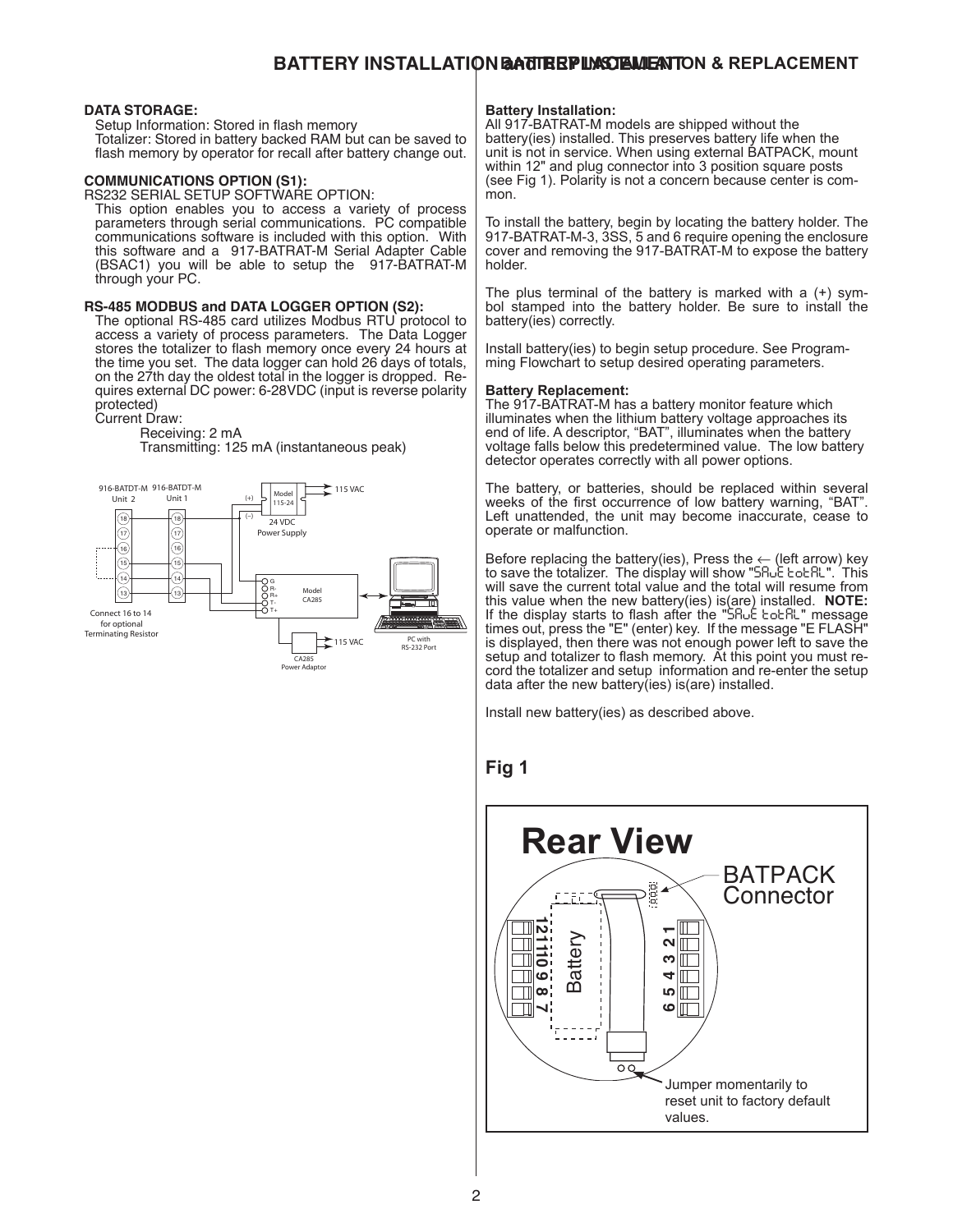## **DIMENSIONS**

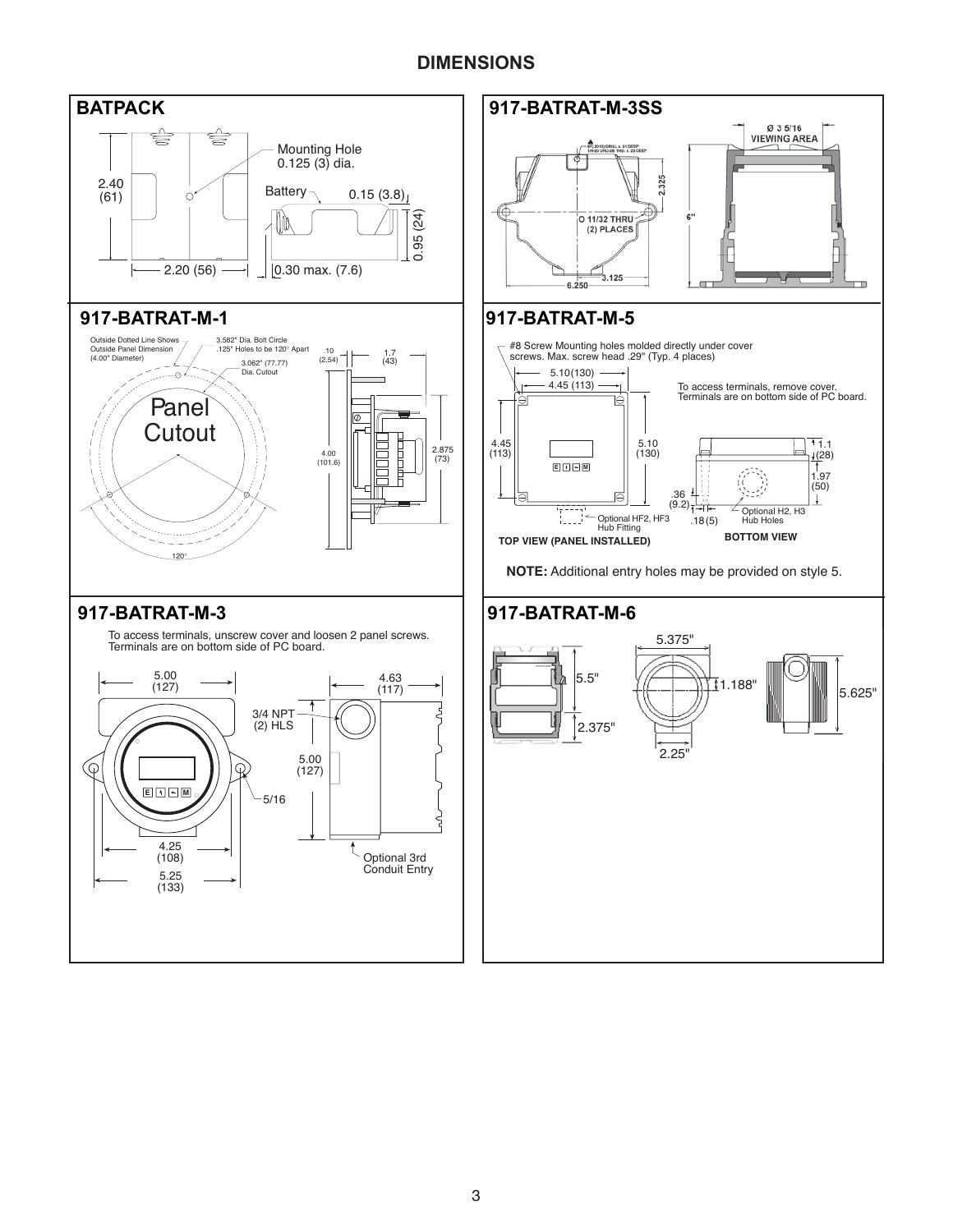#### **THEORY OF OPERATION**

| Flow Rate Indication $=$                                      | <b>Input Frequency</b><br><b>FAC</b> | x Time Scaler                                                                                                            | Flow Total $=$ | Sum of Inpr<br><b>FAC</b> |
|---------------------------------------------------------------|--------------------------------------|--------------------------------------------------------------------------------------------------------------------------|----------------|---------------------------|
| Where Time Scaler is equal to: 1 for rate per second read out |                                      | 60 for rate per minute read out<br>3600 for rate per hour read out<br>86400 for rate per day read out<br>"D" option Only |                |                           |

#### **Flow rate equation: Flow total equation:**

Flow Total = 
$$
\frac{\text{Sum of Input Pulses}}{\text{FAC}}
$$

#### **Alarm Output:**

The alarm output will turn on if rate > "Hi Alarm setpoint" or if rate < "Low Alarm Setpoint".

#### **20 Point Linearization Option:** (10 Point with S2 option)

A 20 point linearization table is used to construct a curve describing the relationship of K-Factor and input frequency. The measured input frequency is used to access the table. A linear interpolation of adjacent point pairs is used to arrive at the K-Factor at that input frequency. The flow rate and total are then computed based upon the K-Factor for that measurement sample.

**NOTE:** For best performance and resolution choose as many decimal places as possible in the K-Factor. Example: Enter a K-Factor of 1 as 1.000.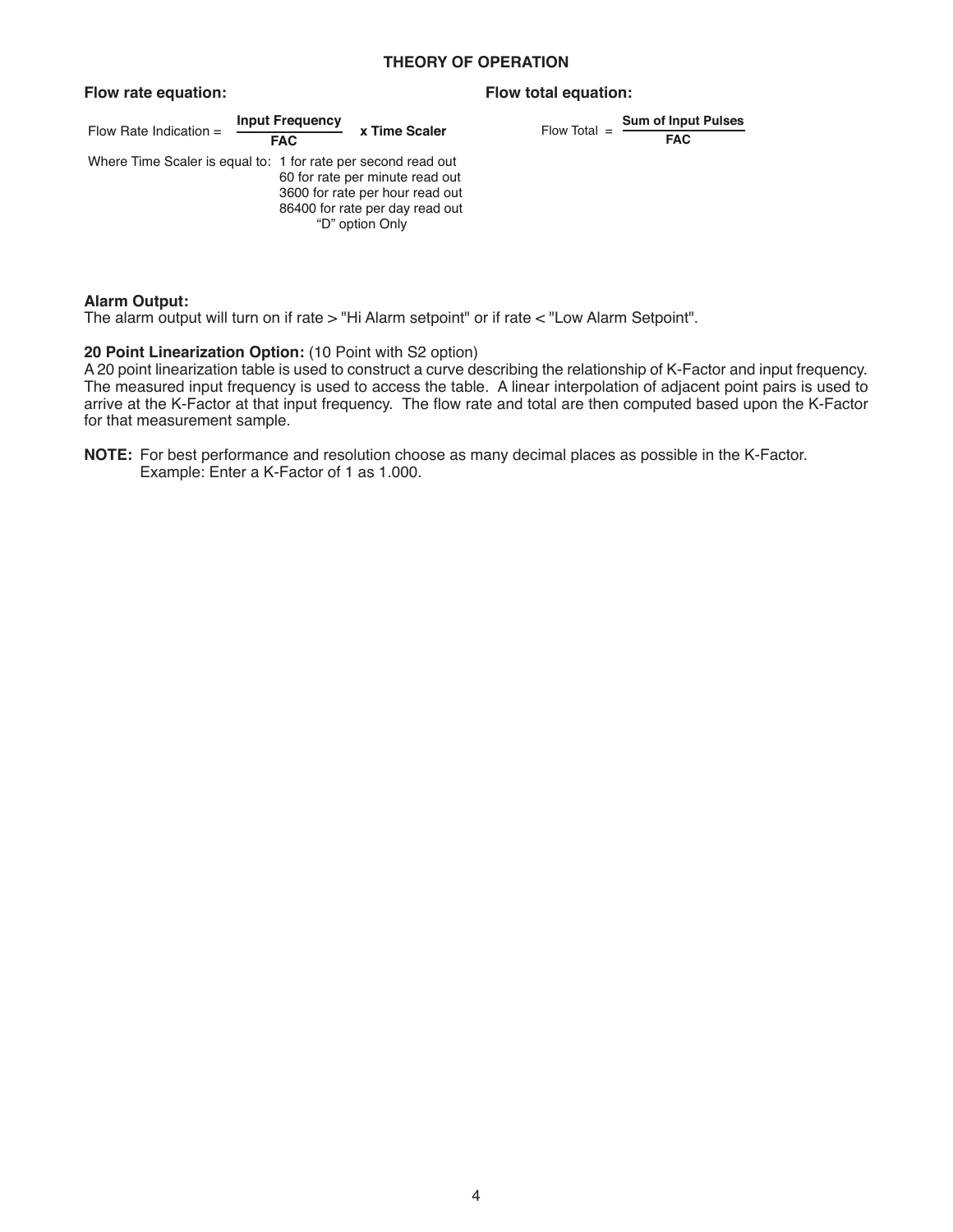### **WIRING**

Several typical applications of the 917-BATRAT-M are shown below. Please observe that the various pulse inputs and power options may be intermixed in many ways to solve common applications. The isolated pulse output may be freely used so long as proper polarity is observed.

- **Caution**: When 4-20 mA loop option is provided, the power wiring to the loop power option should always be to terminals (+) 12 and (-) 11. Accidental wiring to (+) 12 and (-)6 should be avoided since excessive current flow may result.
- **Caution**: The magnetic pickup input and contact closure input require isolated sensors for proper operation. Accidental connections to earth may result in erroneous operation of the analog output and/or excessive current flow.
- **Caution**: Accidental connections from circuit common (3 or 6) to earth or terminal (11) may result in erroneous operation of the analog output and/or excessive current flow.



## **TYPICAL APPLICATIONS**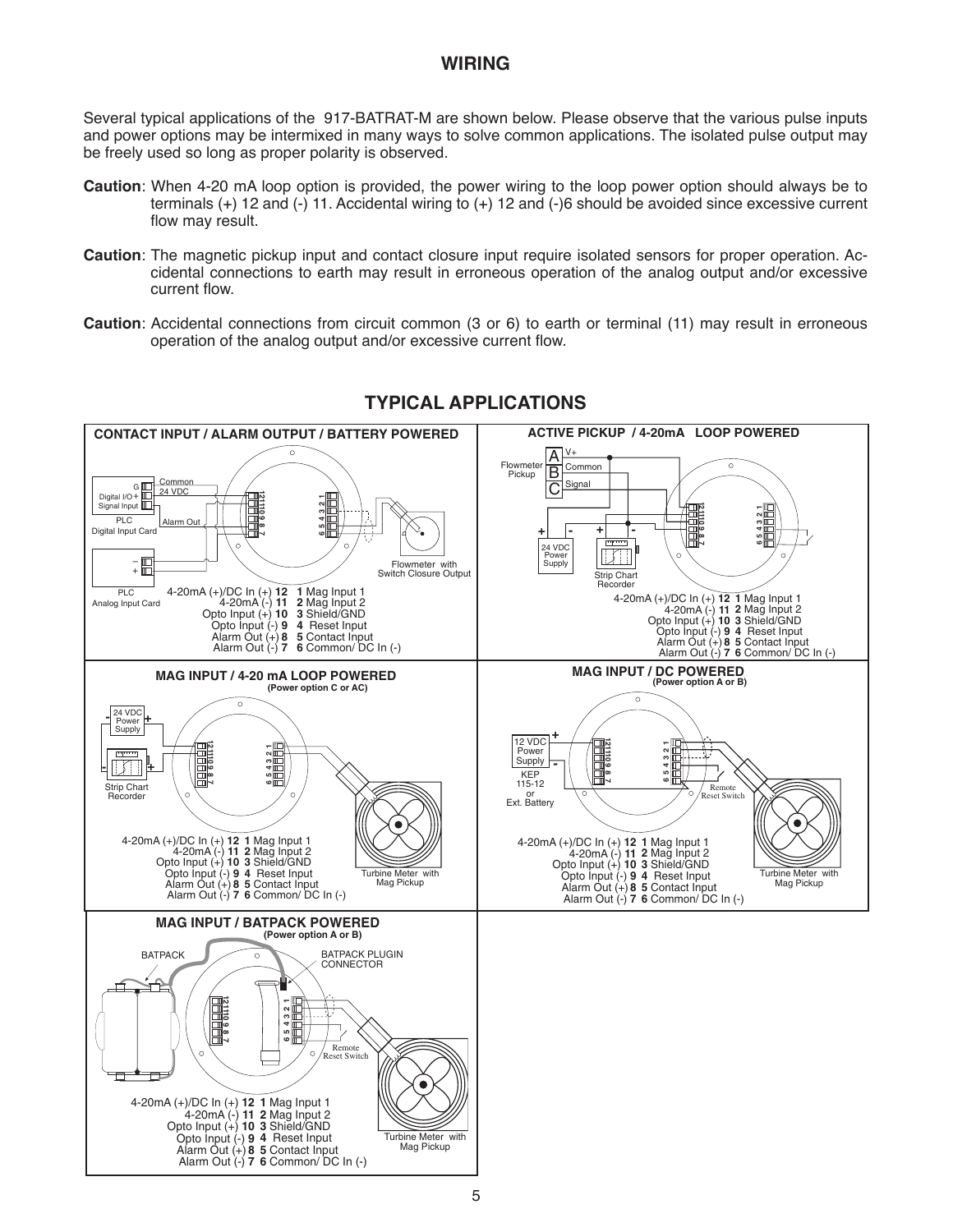- Save Total: (Save Total) Press the **E** key while the unit is running to save the total value. The display will show "SRUE totRL" for a few seconds. This is a very useful "scratch pad" to save and restore total when replacing the battery(ies)
- Ent Code: (enter code) This prompt will only appear if the panel lock is ON. Press the  $\uparrow$  key to increment each digit. Press the key to step to the next digit to the left. Press the **E** key to enter the 5 digit code. If the entered code is correct, the display will advance to the next menu prompt (CLr tot). If incorrect, the display will return to the run mode.
- Clr tot: (clear total) Clears (resets) the totalizer. Press the **E** key to clear the total and return to the run mode. Press the **M** key to skip and advance to the next menu selection.
- FdEC: (factor decimal) Sets the decimal location for the factor. This location is restricted to 3 places (99.999). The use of this decimal automatically limits the number of decimal locations allowable in the rate and total to acceptable ranges. Press the key to move the decimal. Press the **E** key to select the displayed decimal location.<br> **NOTE:** For best performance

For best performance and resolution choose as many decimal places as possible in the K-Factor.

Example: Enter a K-Factor of 1 as 1.000.

- **FRC LInear-/20Point: (factor type) This prompt will only appear if the unit is ordered with the 20 point linear**ization option. The  $20$  Point linearization selection is recommended for flow meters whose K-factors change with different flow rates. This selection allows users to enter up to 20 different frequencies with 20 corresponding K-factors for different flow rates. The  $L_1 \cap E$ R- setting is used for flow meters whose output is linear over its' entire operating flow range. Press the key to step to the desired choice. Press the **E** key to enter the displayed factor type.
- no / YES SEE PnES: (set 20 point?) This prompt allows the user to skip the 20 point setup routine. Select  $45$  for initial setup or to change the present 20 point values. Select  $\sim$  to skip and keep the existing values.

faC : (factor) This prompt appears on all units with linear inputs. The Factor is the number of pulses per unit volume for the flow sensor. The pulses/unit volume is implied by the totalizer descriptor when a descriptor is used. The implied units for the Factor are then as follows:

|  |      | Standard      |            | <u>"D" Option</u> |
|--|------|---------------|------------|-------------------|
|  | GAL  | pulses/gallon | GAL        | pulses/gallon     |
|  | l IT | pulses/liter  | BBL        | pulses/BBL        |
|  | FT3  | pulses/ft3    | <b>MCF</b> | pulses/MCF        |
|  | MЗ   | pulses/M3     | MЗ         | pulses/M3         |

Factors from 0.0001 to 99999999 may be used. A "0" value for the factor is not allowed and the unit will default to "1" in LSD if a "0" entry is attempted. The factor is displayed on the subsidiary (lower) display. Press the key to increment each digit. Press the key to step to the next digit to the left. Press the **E** key to enter the displayed factor.

 $F - \#$ : (frequency for point  $\#$ ) This prompt will only appear when 20 point selected. It sets the frequency for each of the 20 points (#). Press the key to increment each digit. Press the key to step to the next digit to the left. Press the **E** key to enter the desired frequency for point #.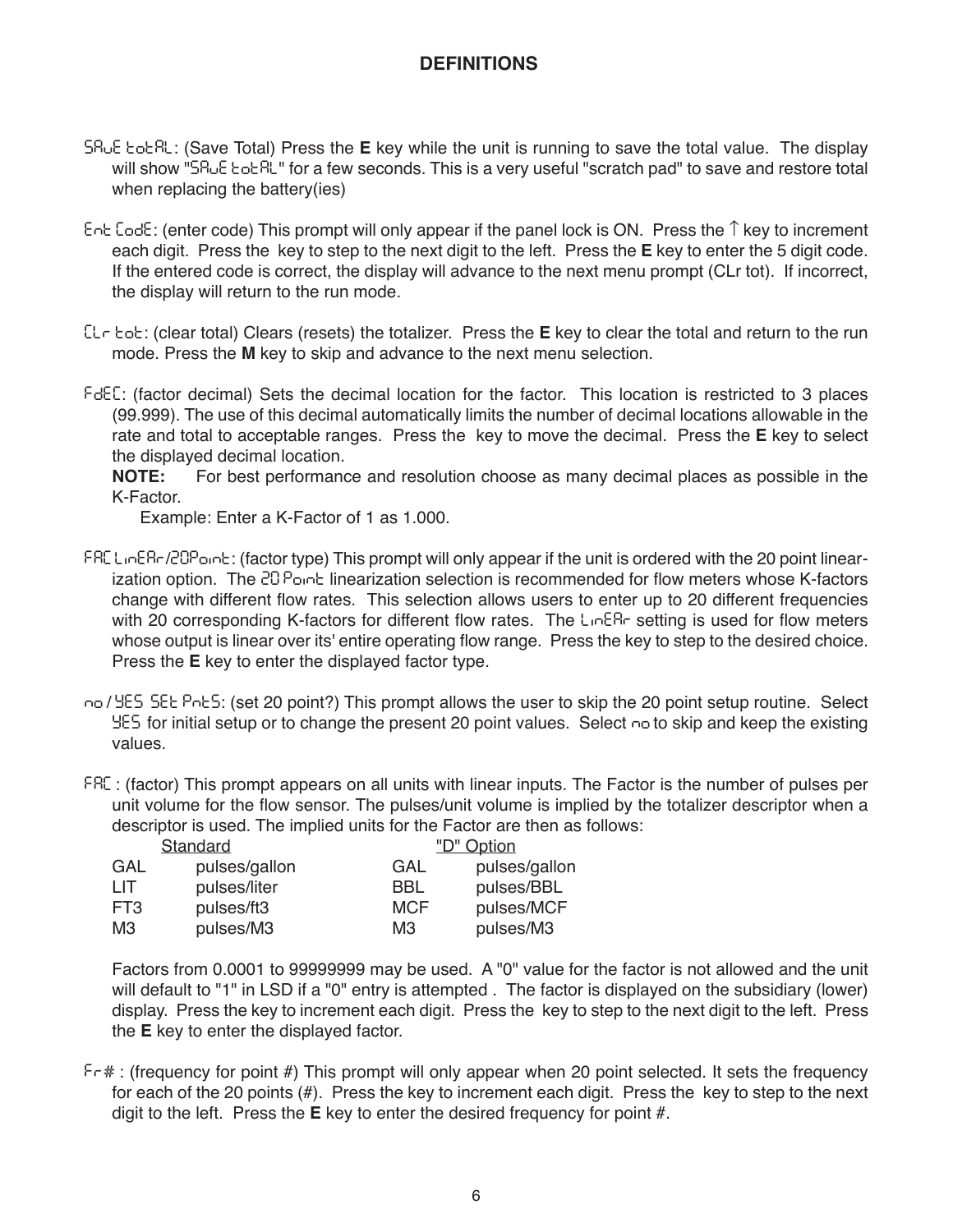#### (continued)

- FRC# : (factor for point #) This prompt will only appear when 20 point selected. It sets the factor for each of the 20 points (#). Press the key to increment each digit. Press the key to step to the next digit to the left. Press the **E** key to enter the desired factor for point #.
- **NOTE:** The display will advance to the next point (Fr#) after each entry of the Fr & Fac until all 20 points are complete. entering a 0 in the Fr or fac setting will advance the display to the next menu prompt (tdec).
- tdeC: (totalizer decimal) Sets the decimal location for the totalizer. The totalizer decimal is not a dummy decimal and will scale the totalizer display accordingly. (i.e. if the tdec is set in the tenths position (1234567.8), 100 will be displayed as 100.0). The location of the decimal point allows for greater resolution of both the totalizer display and the pulse output. The pulse output advances at a rate dependent on the least significant digit of the totalizer. The totalizer decimal location is restricted to a maximum of 4 places (1234.5678). However, the number of totalizer decimal locations allowable is reduced with each decimal place added to the factor decimal. Press the key to move the decimal. Press the **E** key to enter the displayed decimal location.
	- **Note:** The selection of the factor decimal point limits the available selections for the number of decimal points available for the totalizer. This is automatic. Enter your selection of the Factor's decimal point before entering the totalizer decimal point to assure the proper selection of the totalizer decimal point has been made.
- tot desC: (totalizer descriptor) This allows you to illuminate one of the available descriptors on the display (STD: GAL, LIT, FT3, M3 or "blank"; "D" option: GAL, BBL, MCF, M3, "blank"). Press the key to select the descriptor. Press the **E** key to enter the selected descriptor.
- r SEBLE: (ratemeter scaling) Sets the rate readout. Choose rate per hour (HrS), minutes (nnin) or seconds (5EC). (Days will appear on units ordered with the "D" (rate per day) option.) The scale setting is shown on the main (upper) display. Press the key to step to the desired choice. Press the **E** key to enter the displayed scale setting.

**Note:** A rate descriptor corresponding to the above choice will be illuminated on the display.

r deCloC: (ratemeter decimal location) Sets the decimal location for the ratemeter. The ratemeter decimal is not a dummy decimal and will scale the rate display accordingly. (i.e. if the r decloc is set in the tenths position (123.4), 100 will be displayed as 100.0). The ratemeter decimal location is restricted to a maximum of 4 places (.1234). However, the number of ratemeter decimal locations allowable is reduced with each decimal place added to the factor decimal. Press the key to move the decimal. Press the **E** key to enter the displayed decimal location.

**Note:** The flow rate indicator will flash "99999" if the computed flow rate exceeds the 99999 display capability of the indicator. Choose a new decimal point location to avoid this.

nor # NORMALIZING FACTOR - Normalizes (averages) the data being received. Enter a value from 0 to 9. Higher settings provide more normalizing (averaging) for a more stable display. Derived from the equation:

(Old Data x "NOR" + New Data)

("NOR" + 1)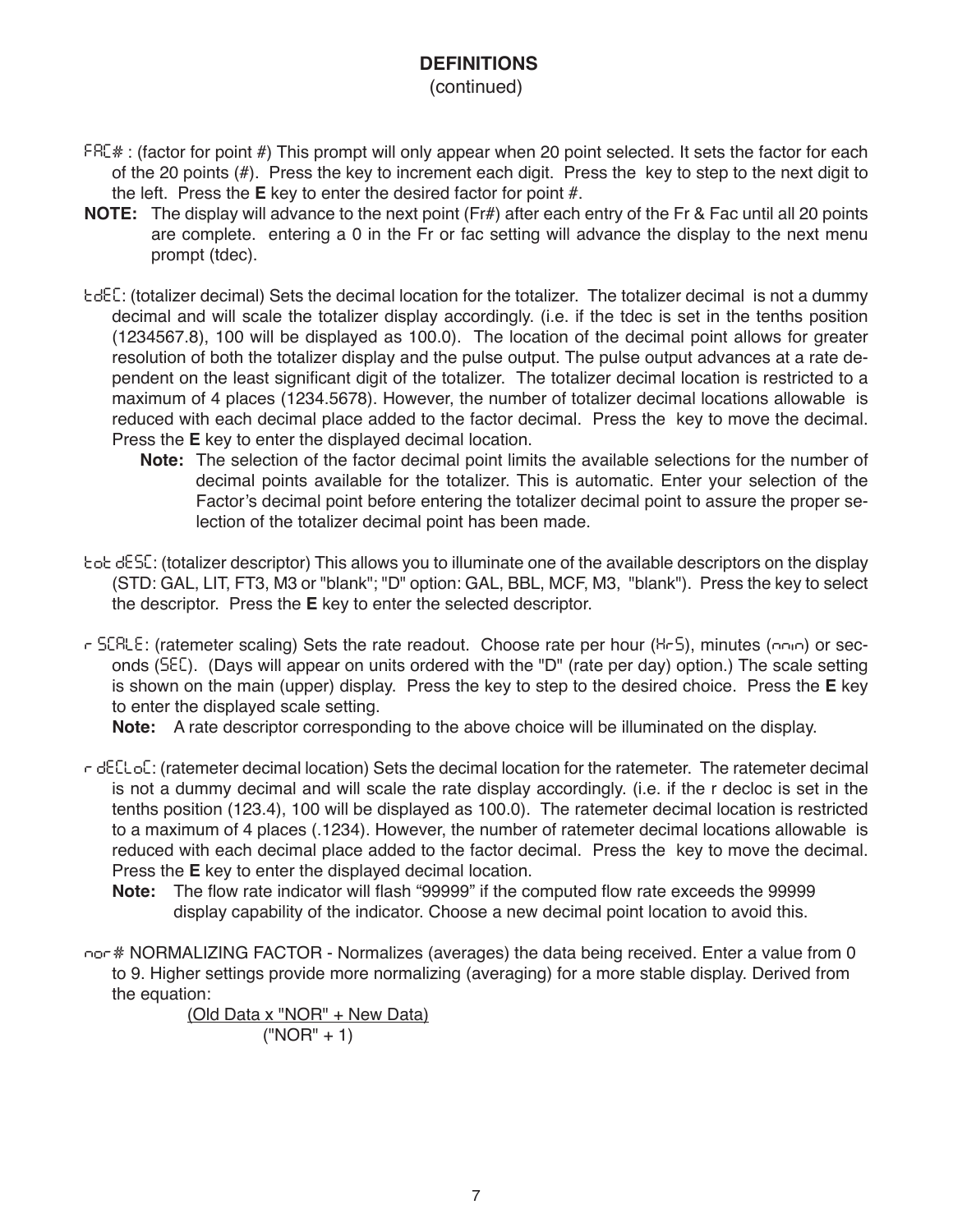(continued)

- delay: (delay) Sets the amount of time (0.1 to 99.9 seconds) that the unit will "look" for valid input data. If pulses are not detected within this "window", the rate will display 0. The display will update once every second as long as the unit receives valid data within a second. Some internal mathematics may delay this update. Press the key to increment each digit. Press the key to step to the next digit to the left. Press the **E** key to enter the displayed delay value.
- out Lo: (out low) Sets the low setting for the 4-20 mA analog output. Key in the low rate value at which the unit will output 4mA. Press the key to increment each digit. Press the key to step to the next digit to the left. Press the **E** key to enter the displayed out lo value.
- out H<sub>i</sub>: (out high) Sets the high setting for the 4-20 mA analog output. Key in the high rate value at which the unit will output 20 mA. Press the key to increment each digit. Press the key to step to the next digit to the left. Press the **E** key to enter the displayed out hi value.
- Lo RLB<sub>rn</sub> n: (low alarm) Sets the setpoint for the low alarm. Key in the low alarm setpoint. Press the key to increment each digit. Press the key to step to the next digit to the left. Press the **E** key to enter the displayed value. Set to "0" if not used.
- H<sub>i</sub> BLB<sub>cnn</sub>: (high alarm) Sets the setpoint for the high alarm. Key in the high alarm setpoint. Press the key to increment each digit. Press the key to step to the next digit to the left. Press the **E** key to enter the displayed value. Set to "99999" if not used.
- LoC CodE: (lock code) Sets the 5 digit lock code to be entered when the unit prompts Ent CodE. This allows the user to gain access to the menu when the unit is locked. Press the key to increment each digit. Press the key to step to the next digit to the left. Press the **E** key to enter the displayed code. **Record this number for later use! LOCK CODE: \_\_\_\_\_\_\_\_\_\_\_\_\_\_\_\_\_**
- loC UnIt: (lock unit) Sets the panel lock ON or OFF. Press the key to select On or OFF. Press the **E** key to enter the displayed selection.

**NOTE**: Units equipped with RS232 option S1, refer to Appendix A for additional definitions. **NOTE**: Units equipped with RS485 Modbus option S2, refer to Appendix B for additional definitions.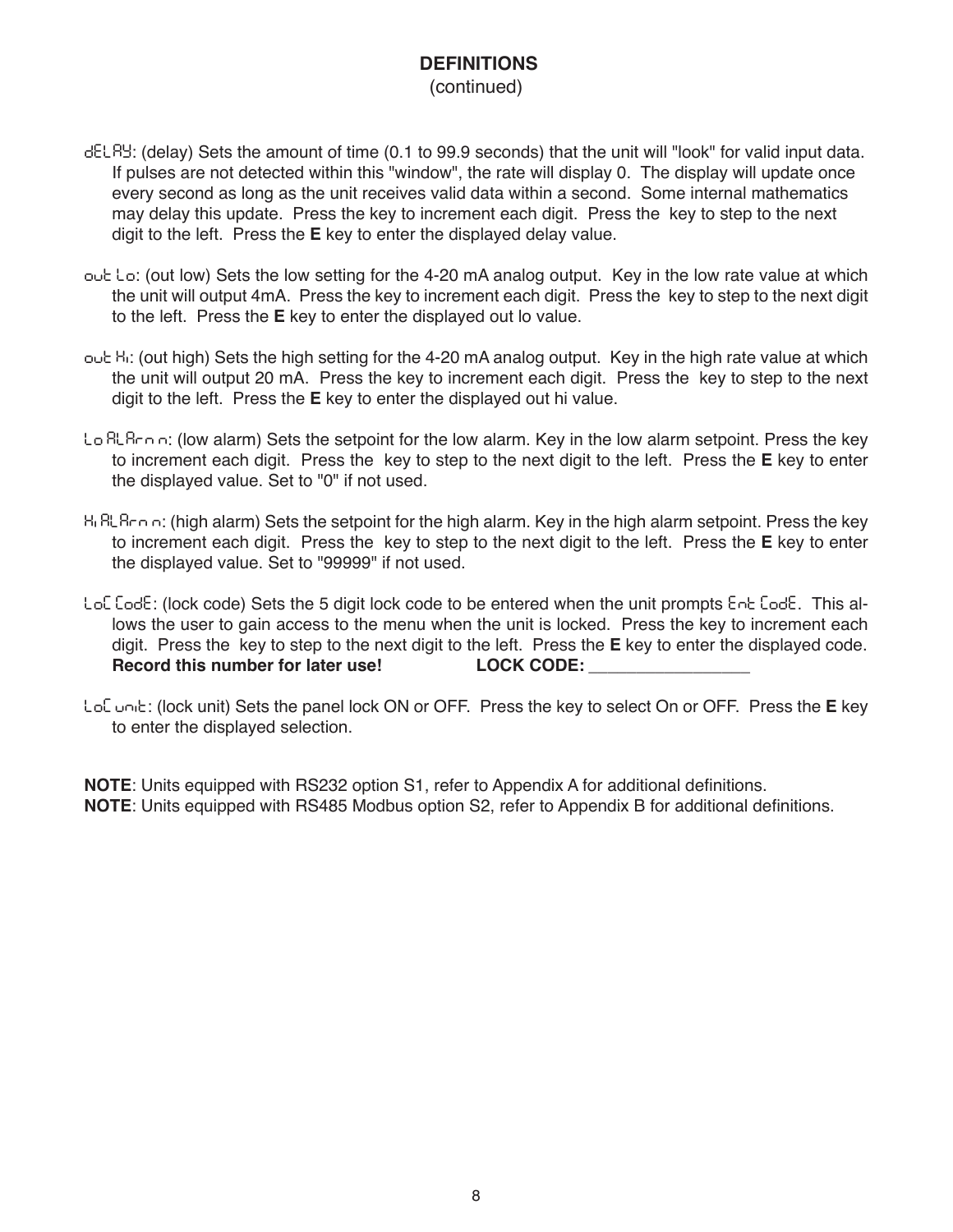**NOTE**: Units equipped with RS232 option S1, refer to Appendix A. **NOTE**: Units equipped with RS485 Modbus option S2, refer to Appendix B.



Press the **M** key to enter the programming menu.

If the panel lock is on, you must enter the 4 digit lock code to gain access to the menu.

Press the  $\uparrow$  key to increment each individual digit of the code.

Press the  $\leftarrow$  key to advance to the next digit.

Press the **E** key to enter the displayed code.

If the code is correct, display advances to "ELr bob", if not, display returns to run mode

Press the **E** key to clear the totalizer and return to the programming menu.

Press the **M** key to skip and go to next menu item.

Press the  $\leftarrow$  key to step the factor decimal to the desired location. Press the **E** key to enter the displayed decimal location.

Press the **M key** to skip and keep the existing location

**NOTE:** For best performance and resolution choose as many decimal places as possible in the K-Factor.Example: Enter a K-Factor of 1 as 1.000.

Press the  $\uparrow$  key to choose factor type (20Point or LinERr).

Press the **E** key to enter the displayed factor type.

Press the **M** key to skip and keep the existing factor type.

The FRC prompt will only appear if LinERr is selected or if the unit was ordered without the 20 point linearization option.

Press the  $\uparrow$  key to increment each individual digit of the factor.

Press the  $\leftarrow$  key to advance to the next digit.

Press the **E** key to enter the displayed factor.

Press the **M** key to skip and keep the existing factor.

The SEE PoES prompt will only appear if 20Point is selected. This allows users to bypass the 20 point set up and keep the existing values.

Press the  $\uparrow$  key to choose YES or NO.

Press the **E** key to enter the displayedselection.

Press the **M** key to skip (same as selecting NO).

Press the  $\uparrow$  key to increment each individual digit of the frequency for point #.

Press the  $\leftarrow$  key to advance to the next digit.

Press the **E** key to enter the displayed frequency.

Press the **M** key to skip and keep the existing frequency.

If 0 is entered, the display will advance to the next prompt (tdec).

Press the  $\uparrow$  key to increment each individual digit of the factor for point #. Press the  $\leftarrow$  key to advance to the next digit.

Press the **E** key to enter the displayed factor.

Press the **M** key to skip and keep the existing factor.

If 0 is entered, the display will advance to the next prompt (tdec).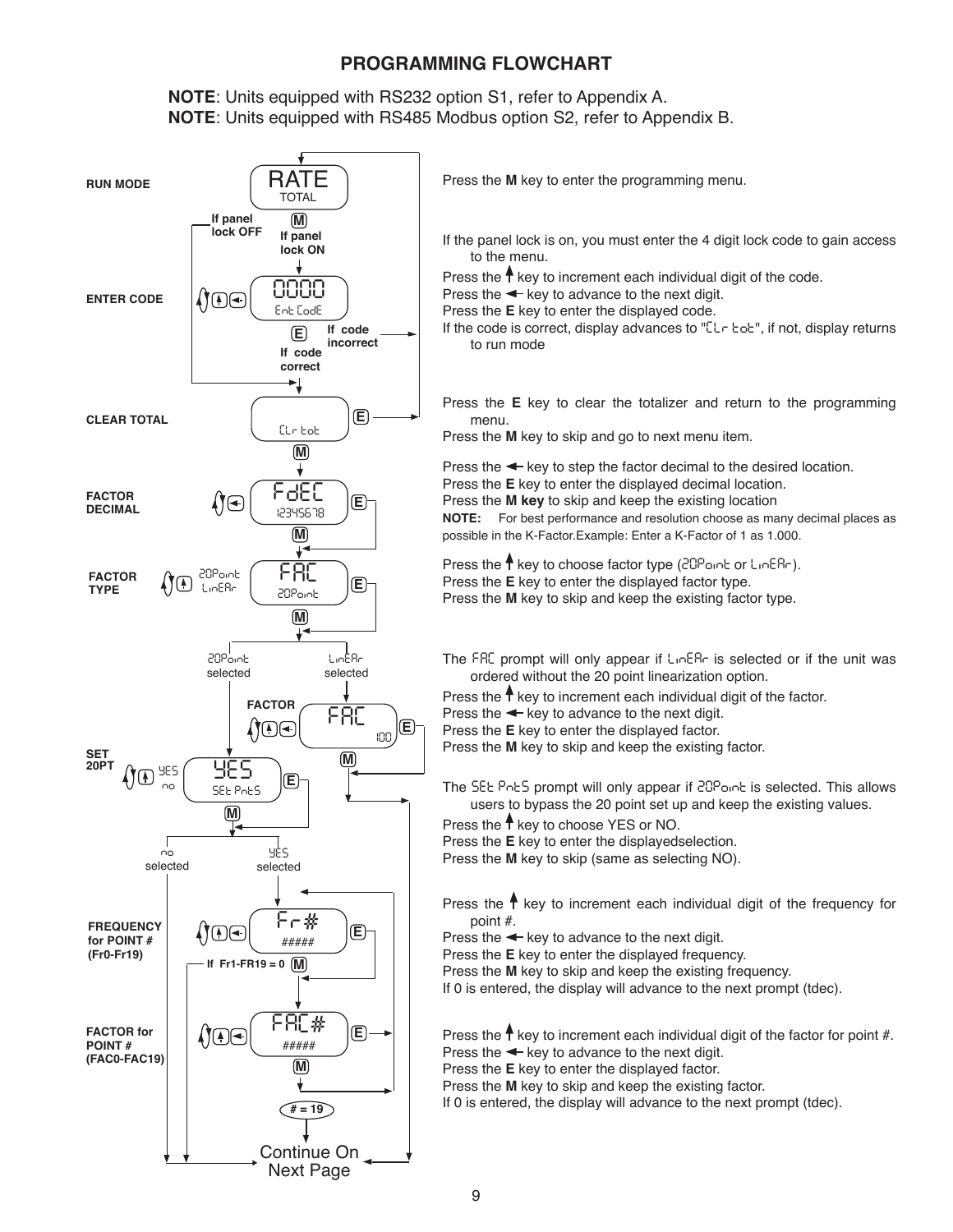### **PROGRAMMING FLOWCHART** (continued)

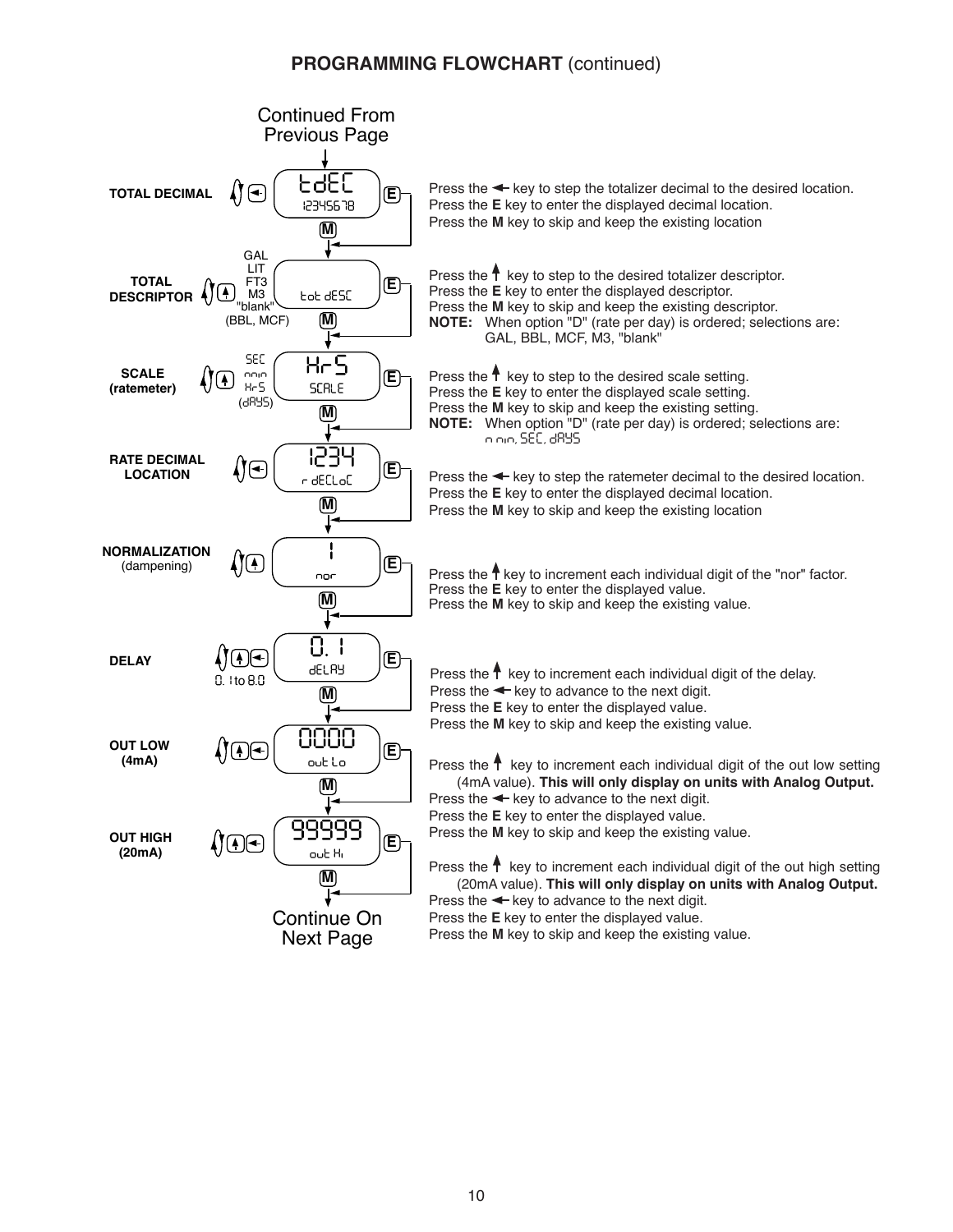## **PROGRAMMING FLOWCHART** (continued)

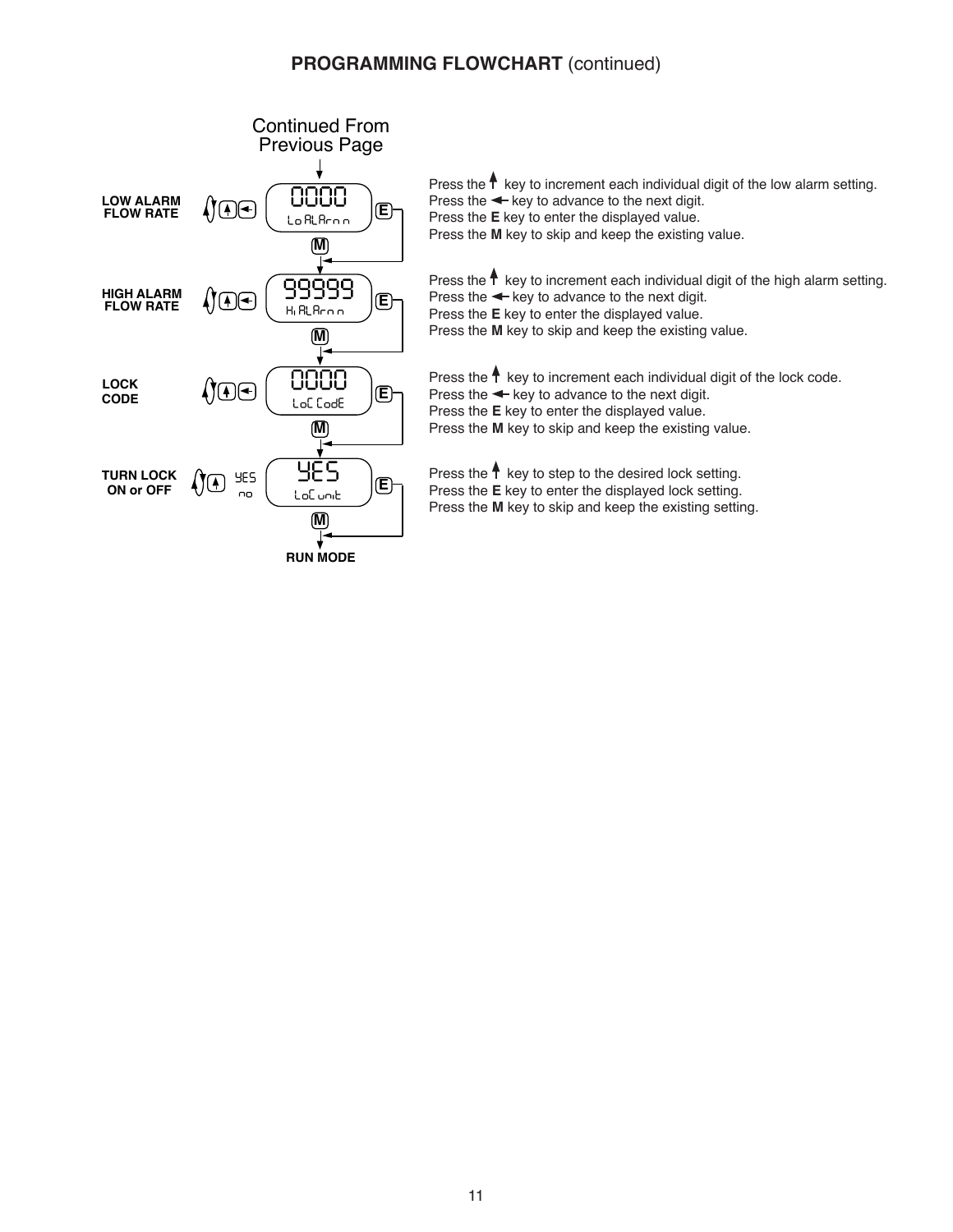## **OPERATION**

A suitable pulse producing device or flow meter is wired to one of the three pulse inputs provided on the 917-BATRAT-M. Only one of these inputs is used in a given application. There are no connections to the two unused pulse inputs.

Isolated magnetic pickups may be connected to terminals 1 and 2. Isolated contact closures may be connected to terminals 5 and 6. Any high level, DC pulse type may be connected to terminals 9(-) and 10(+).

Power to the unit may be provided by internal batteries, external DC, or the current loop. In all cases, the internal battery will provide for continued operation in the event primary power is lost.

Once properly wired, the operation of the 917-BATRAT-M is automatic.

The flow totalizer is updated once per second\* with battery power, instantaneously with DC or loop power. If no input counts are received the unit remains in a low power state to conserve power.

The flow total may be cleared by the front panel switch sequence or by a contact closure on the remote reset terminal to circuit common.

To reset the unit from the front panel, the following key sequence is required:

| Press M "CLr tot" will be displayed                              | (if the panel lock is on, the display will prompt " $E \sim E \cdot E$ and $E$ ".                    |
|------------------------------------------------------------------|------------------------------------------------------------------------------------------------------|
|                                                                  | Enter the proper code to advance to the $\mathsf{L}\mathsf{r}\mathsf{c}\mathsf{d}\mathsf{c}$ prompt) |
| Press <b>E</b> To clear the total. Unit will return to operation |                                                                                                      |

The flow rate indicator will measure the flow rate once every second\* with battery power, 8 times per second with DC or loop power and display the flow rate.

If the input pulses are not detected within the delay setting (0.1 to 99.9 seconds), a flow rate of 0 will be indicated.

The analog output will be scaled based on the user selected zero and full scale and the measured flow rate. The analog output is updated at the same time as the rate display.

The alarm output will turn on if rate > "Hi Alarm setpoint" or if rate < "Low Alarm Setpoint".

\* A large delay setting and internal math operations may delay the update rate. A faster update rate occurs when the unit is loop powered or externally powered.

#### **KEYPAD OPERATION**:



**Mag Reset (RN)** This is the magnetic reset area when option "RN" is ordered. Place the magnet over the area shown in gray and slide across the top of housing. The total will reset when the switch is activated by the magnet.

**M** is used to (after verification of the password) clear the total & enter the setup menus

> is used to force a Save of the total to flash memory prior to replacement of battery.

 Used for Datalogger (S2) option. See Appendix B. Not used on all other models.

Note:

1. See also setup mode for description of its operation

2. See also Calibration Section for description of its Operation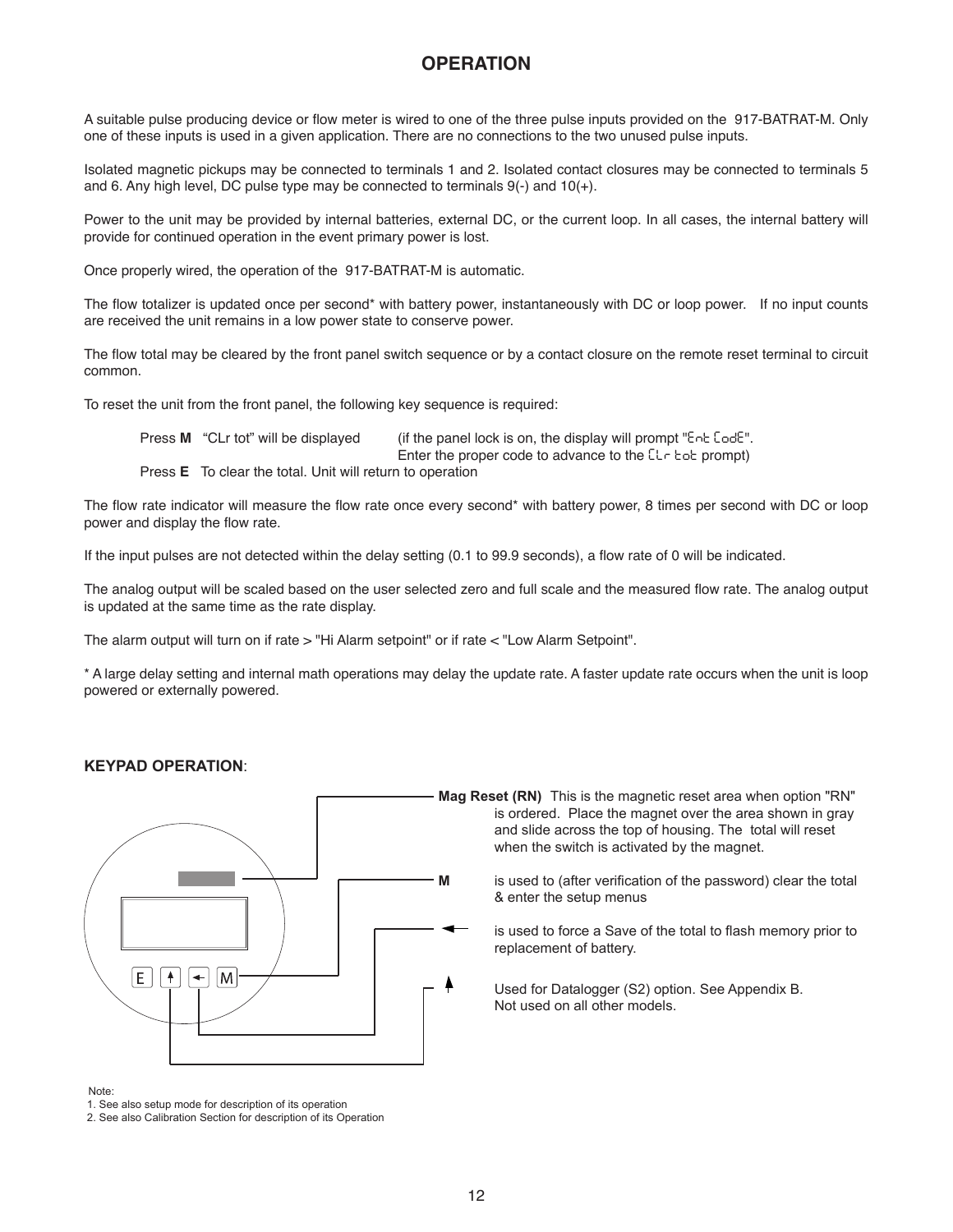## **ERROR MESSAGES**

The 917-BATRAT-M is provided with extensive self checking which assists the user in the location of setup entry errors and in reporting malfunctions or unusual operating conditions. When an error occurs, the display will flash. Press any key to see the error message corresponding to the error that has occurred. Press any key again to acknowledge the error. (If the error can be eliminated by a change of setup values, the unit will automatically advance to the MENU so that the appropriate setup changes can be made).

Table - 2 illustrates the warning message, problem, and recommended corrective actions.

Diagnostic Error Messages Table-2

| <b>WARNING MESSAGE</b> | <b>CAUSE</b>                        | <b>CORRECTIVE ACTION</b>                                                                                                                                                                                                                                    |
|------------------------|-------------------------------------|-------------------------------------------------------------------------------------------------------------------------------------------------------------------------------------------------------------------------------------------------------------|
| r 866 Er               | Rate Low set<br>higher than Rate Hi | Set Rate Hi greater<br>than Rate Lo                                                                                                                                                                                                                         |
| FRE Enn                | $Factor = 0$                        | Set in correct Factor                                                                                                                                                                                                                                       |
| "BAT" Descriptor       | Low Battery                         | Replace battery(ies)                                                                                                                                                                                                                                        |
| 8 EoEAL                | <b>Total rollover</b>               | None required                                                                                                                                                                                                                                               |
| E AREE                 | Rate exceeds 99999                  | Use lower rate dec point                                                                                                                                                                                                                                    |
| E FLASH                | Save to flash<br>memory failed      | Write down displayed total and<br>setup values if you are changing<br>the battery. If total wasn't saved,<br>it will display an arbitrary total<br>when new battery is installed. In<br>this case, reset the total to 0 and<br>check the setup information. |

#### **ANALOG OUTPUT CALIBRATION**

**CAUTION:** Performing the analog output calibration will erase all programming values. Please record all programmed values before beginning the analog output calibration

If the unit is equipped with the analog output option, the 4-20 mA has been accurately set to 4.000 and 20.000 mA by the factory. No calibration should be required.

The 4-20 mA output may be verified periodically by installing a digital milliamp meter(DMM) in series with the analog output and simulating a full scale or over range flow rate.

If the output is out of calibration, perform the following:

Remove power and/or disconnect battery(ies). Hold down the scroll  $(†)$  key and replace the battery. This will initiallize the unit and advance to the analog output calibration mode. Connect a DMM set to read current in series with a power supply (8.5 to 30 volts DC) to  $\text{TB12 (+)}$  and TB11 (-). The output should read 4.000 ma ( $\pm$  0.005). If it does not, Adjust the numbers on the display up or down until the output reads 4.000 ma  $(± 0.005)$ . Press the "E" key. The DMM should now read 20.000 ma  $(\pm 0.005)$ . If it does not, Adjust the numbers on the display up or down until the output reads 20.000 ma  $(\pm 0.005)$ . Press "E" and the unit will return to the "RUN" mode.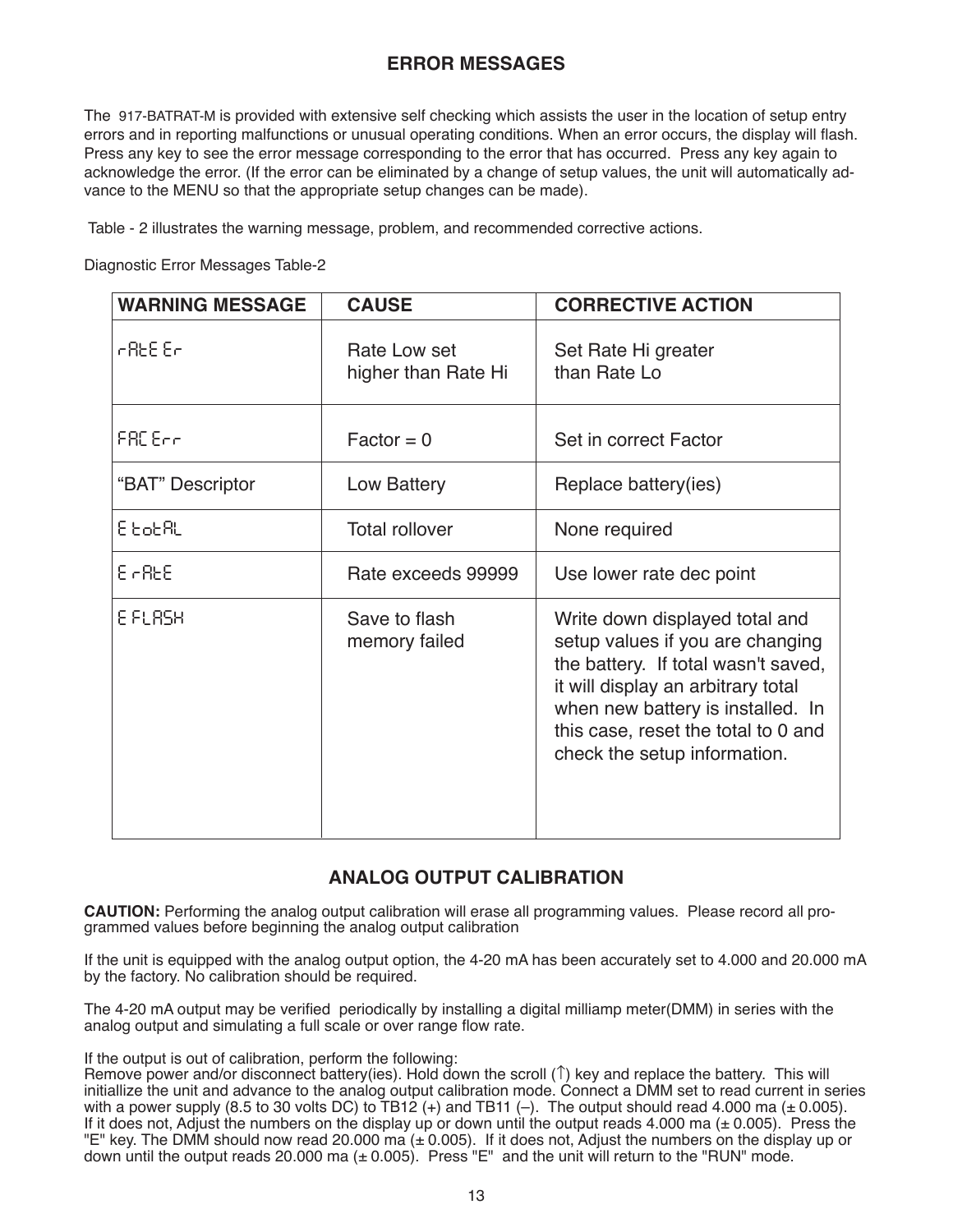

- BATPACK= External Batt. Pack with 2 C Size Batteries & 12" leads<br>BATC = Single Battery: Tadiran P/N TL2200/S 3.6V 7200mAh o Single Battery: Tadiran P/N TL2200/S 3.6V 7200mAh or equal
- 115-24 = 115 VAC to 24 VDC power supply<br>BSAC1 = RS232 Serial Adapter Cable with
- RS232 Serial Adapter Cable with setup software
- \* External battery pack supplied with model 917-BATRAT-M1A
- Contact factory for latest information

#### **WARRANTY**

This product (excluding batteries) is warranted against defects in materials and workmanship for a period of two (2) years from the date of shipment to Buyer.

The Warranty is limited to repair or replacement of the defective unit at the option of the manufacturer. This warranty is void if the product has been altered, misused, dismantled, or otherwise abused.

**REPORT OF A STRAIGHTE** 

ALL OTHER WARRANTIES, EXPRESSED OR IMPLIED, ARE EXCLUDED, INCLUDING BUT NOT LIMITED TO THE IMPLIED WAR-RANTIES OF MERCHANTABILITY AND FIT-NESS FOR A PARTICULAR PURPOSE.

<u> 1973 - 1973 - 1973 - 1974 - 1985 - 1986 - 1987 - 1988 - 1988 - 1988 - 1988 - 1988 - 1988 - 1988 - 1988 - 198</u>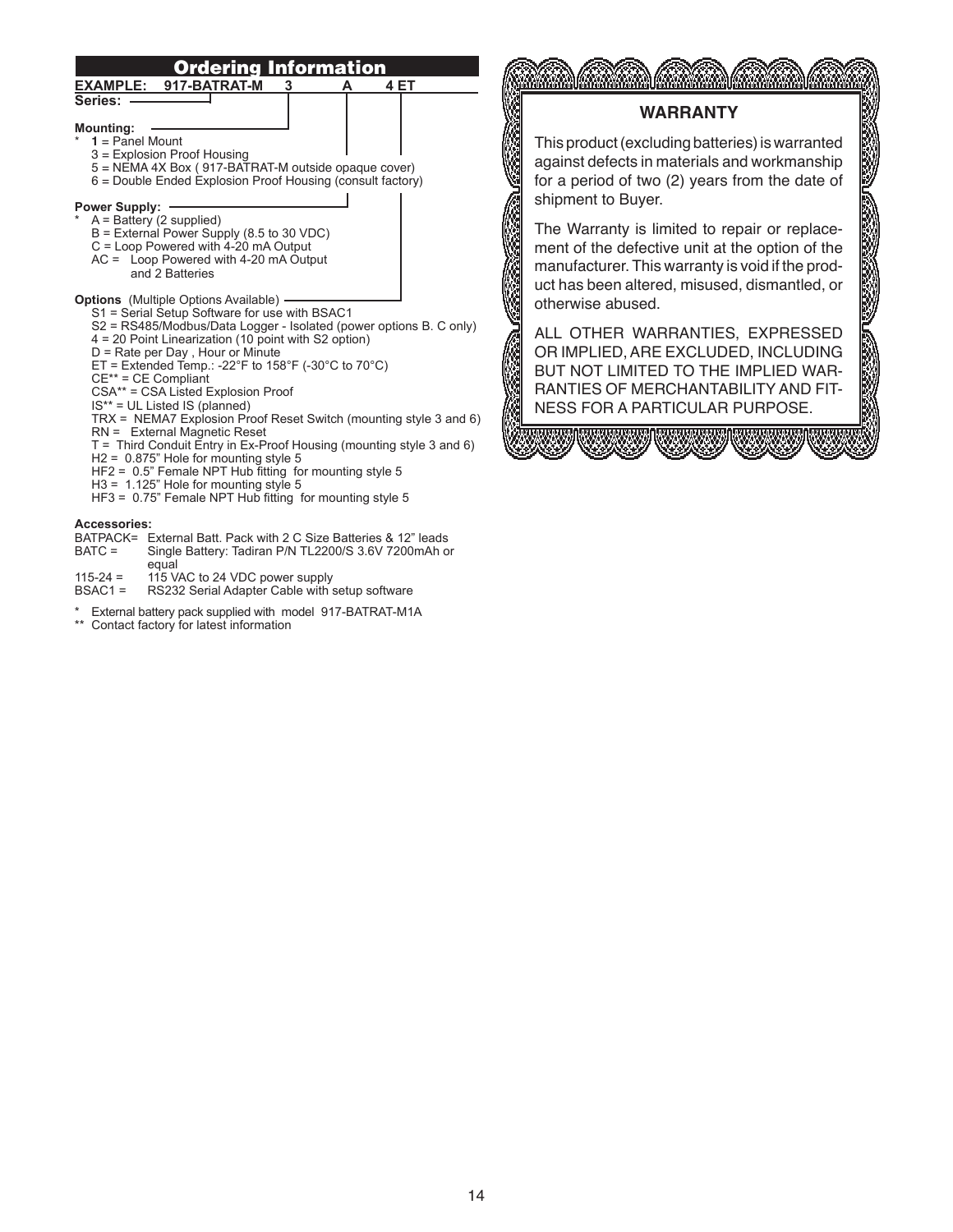- Save Total: (Save Total) Press the **E** key while the unit is running to save the total value. The display will show "SA<sub>V</sub>E total " for a few seconds. This is a very useful "scratch pad" to save and restore total when replacing the battery(ies)
- ent Code: (enter code) This prompt will only appear if the panel lock is ON. Press the ↑ key to increment each digit. Press the ← key to step to the next digit to the left. Press the **E** key to enter the 5 digit code. If the entered code is correct, the display will advance to the next menu prompt (CLr tot). If incorrect, the display will return to the run mode.
- Clr tot: (clear total) Clears (resets) the totalizer. Press the **E** key to clear the total and return to the run mode. Press the **M** key to skip and advance to the next menu selection.
- FdEC: (factor decimal) Sets the decimal location for the factor. This location is restricted to 3 places (99.999). The use of this decimal automatically limits the number of decimal locations allowable in the rate and total to acceptable ranges. Press the ← key to move the decimal. Press the **E** key to select the displayed decimal location.<br>**NOTE:** For best performance and resolution choose as many decimal places as possible in the K-Factor. For best performance and resolution choose as many decimal places as possible in the K-Factor. Example: Enter a K-Factor of 1 as 1.000.
- FBC L<sub>ID</sub>EB<sub>C</sub>/20Point: (factor type) This prompt will only appear if the unit is ordered with the 20 point linearization option. The 20 Point linearization selection is recommended for flow meters whose K-factors change with different flow rates. This selection allows users to enter up to 20 different frequencies with 20 corresponding K-factors for different flow rates. The L<sub>IDER</sub> setting is used for flow meters whose output is linear over its' entire operating flow range. Press the ↑ key to step to the desired choice. Press the **E** key to enter the displayed factor type.
- no / YES SEE PnES: (set 20 point?) This prompt allows the user to skip the 20 point setup routine. Select YES for initial setup or to change the present 20 point values. Select  $\sim$  to skip and keep the existing values.
- faC : (factor) This prompt appears on all units with linear inputs. The Factor is the number of pulses per unit volume for the flow sensor. The pulses/unit volume is implied by the totalizer descriptor when a descriptor is used. The implied units for the Factor are then as follows:

| Standard |               | "D" Option |               |
|----------|---------------|------------|---------------|
| GAL      | pulses/gallon | GAL        | pulses/gallon |
| I IT     | pulses/liter  | BBL        | pulses/BBL    |
| FT3      | pulses/ft3    | <b>MCF</b> | pulses/MCF    |
| MЗ       | pulses/M3     | M3         | pulses/M3     |

Factors from 0.0001 to 99999999 may be used. A "0" value for the factor is not allowed and the unit will default to "1" in LSD if a "0" entry is attempted . The factor is displayed on the subsidiary (lower) display. Press the  $\uparrow$ key to increment each digit. Press the ← key to step to the next digit to the left. Press the **E** key to enter the displayed factor.

- fr# : (frequency for point #) This prompt will only appear when 20 point selected. It sets the frequency for each of the 20 points (#). Press the  $\uparrow$  key to increment each digit. Press the  $\leftarrow$  key to step to the next digit to the left. Press the **E** key to enter the desired frequency for point #.
- FRC#: (factor for point #) This prompt will only appear when 20 point selected. It sets the factor for each of the 20 points (#). Press the  $\uparrow$  key to increment each digit. Press the  $\leftarrow$  key to step to the next digit to the left. Press the **E** key to enter the desired factor for point #.
- **NOTE:** The display will advance to the next point (Fr#) after each entry of the Fr & Fac until all 20 points are complete. entering a 0 in the Fr or fac setting will advance the display to the next menu prompt (tdec).
- tdeC: (totalizer decimal) Sets the decimal location for the totalizer. The totalizer decimal is not a dummy decimal and will scale the totalizer display accordingly. (i.e. if the tdec is set in the tenths position (1234567.8), 100 will be displayed as 100.0). The location of the decimal point allows for greater resolution of both the totalizer display and the pulse output. The pulse output advances at a rate dependent on the least significant digit of the totalizer. The totalizer decimal location is restricted to a maximum of 4 places (1234.5678). However, the number of totalizer decimal locations allowable is reduced with each decimal place added to the factor decimal. Press the  $\leftarrow$  key to move the decimal. Press the **E** key to enter the displayed decimal location.
	- **Note:** The selection of the factor decimal point limits the available selections for the number of decimal points available for the totalizer. This is automatic. Enter your selection of the Factor's decimal point before entering the totalizer decimal point to assure the proper selection of the totalizer decimal point has been made.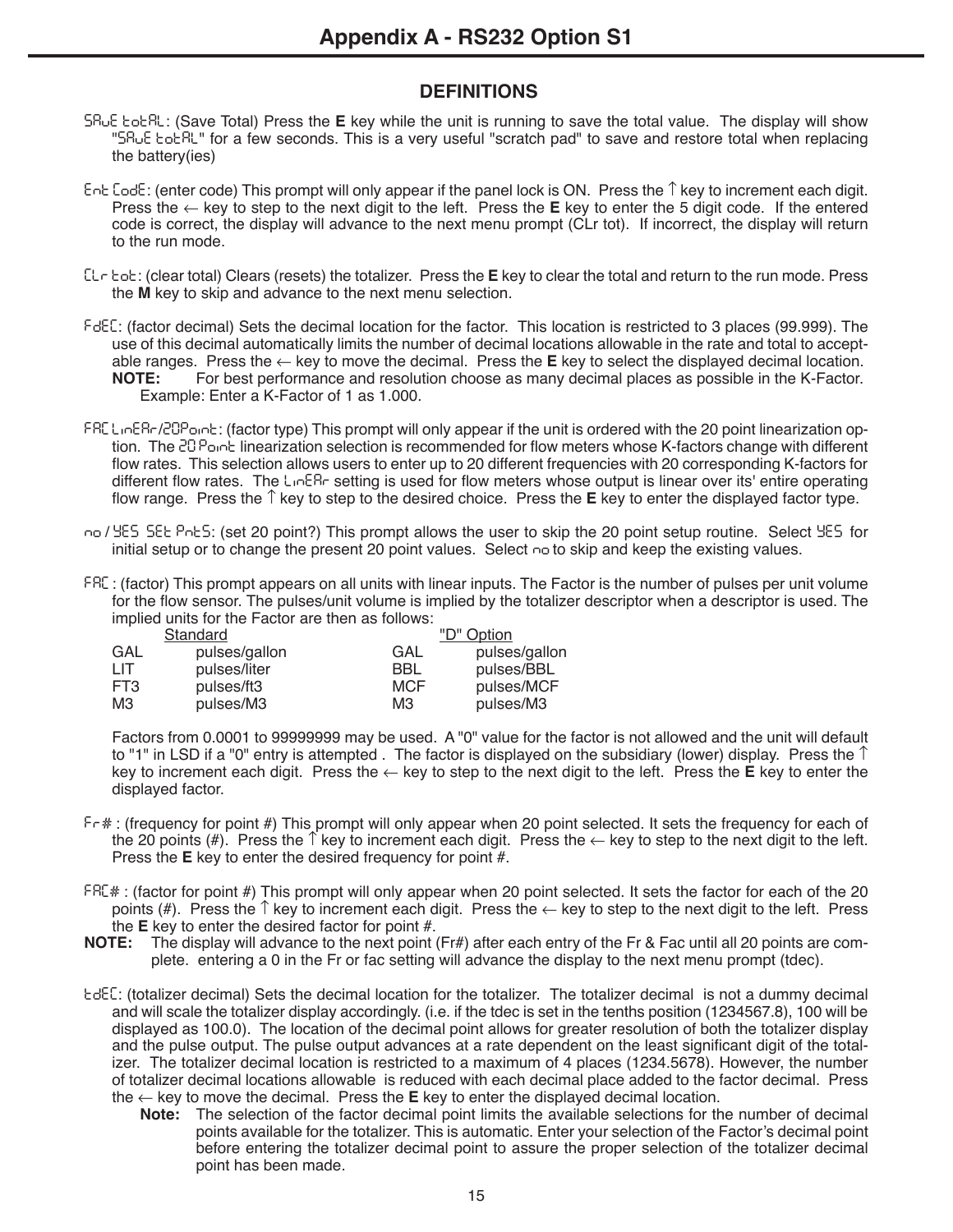#### (continued)

- tot desC: (totalizer descriptor) This allows you to illuminate one of the available descriptors on the display (STD: GAL, LIT, FT3, M3 or "blank"; "D" option: GAL, BBL, MCF, M3, "blank"). Press the ↑ key to select the descriptor. Press the **E** key to enter the selected descriptor.
- r SLRLE: (ratemeter scaling) Sets the timebase for the rate readout. Choose rate per hour (Hr5), minutes (nnin) or seconds (SEC). (Days will appear on units ordered with the "D" (rate per day) option.) The scale setting is shown on the main (upper) display. Press the ↑ key to step to the desired choice. Press the **E** key to enter the displayed scale setting.

**Note:** A rate descriptor corresponding to the above choice will be illuminated on the display.

- r deCloC: (ratemeter decimal location) Sets the decimal location for the ratemeter information. The ratemeter decimal is not a dummy decimal and will scale the rate display accordingly. (i.e. if the r decloc is set in the tenths position (123.4), 100 will be displayed as 100.0). The ratemeter decimal location is restricted to a maximum of 4 places (.1234). However, the number of ratemeter decimal locations allowable is reduced with each decimal place added to the factor decimal. Press the ← key to move the decimal. Press the **E** key to enter the displayed decimal location.<br>**Note:** The flow
	- **Note:** The flow rate indicator will flash "99999" if the computed flow rate exceeds the 99999 display capability of the indicator. Choose a new decimal point location to avoid this.
- nor # NORMALIZING FACTOR Normalizes (averages or dampens) the flow rate data being received. Enter a value from 0 to 9. Higher settings provide more normalizing (averaging) for a more stable display. Derived from the equation:

(Old Data x "NOR" + New Data) ("NOR" + 1)

- delay: (delay) Sets the amount of time (0.1 to 99.9 seconds) that the unit will "look" for valid input data. If pulses are not detected within this "window", the rate will display 0. The display will update once every second as long as the unit receives valid data within a second. Some internal mathematics may delay this update. Press the ↑ key to increment each digit. Press the ← key to step to the next digit to the left. Press the **E** key to enter the displayed delay value.
- out Lo: (out low) Sets the low setting for the 4-20 mA analog output. Key in the low rate value at which the unit will output 4mA. Press the  $\uparrow$  key to increment each digit. Press the  $\leftarrow$  key to step to the next digit to the left. Press the **E** key to enter the displayed out lo value.
- out H<sub>i</sub>: (out high) Sets the high setting for the 4-20 mA analog output. Key in the high rate value at which the unit will output 20 mA. Press the  $\uparrow$  key to increment each digit. Press the  $\leftarrow$  key to step to the next digit to the left. Press the **E** key to enter the displayed out hi value.
- lo alarm: (low alarm) Sets the setpoint for the low alarm. Key in the low alarm setpoint. Press the ↑ key to increment each digit. Press the ← key to step to the next digit to the left. Press the **E** key to enter the displayed value. Set to "0" if not used.
- hi alarm: (high alarm) Sets the setpoint for the high alarm. Key in the high alarm setpoint. Press the ↑ key to increment each digit. Press the ← key to step to the next digit to the left. Press the **E** key to enter the displayed value. Set to "99999" if not used.

bAudrAtE: (baud rate) Sets the baud rate for the serial communication.

PR<sub>rit</sub>y: (parity) Sets the parity for the serial communication.

- LoC Code: (lock code) Sets the 5 digit lock code to be entered when the unit prompts Ent Code. This allows the user to gain access to the menu when the unit is locked. Press the  $\uparrow$  key to increment each digit. Press the  $\leftarrow$  key to step to the next digit to the left. Press the **E** key to enter the displayed code.<br>**Record this number for later use!** LOCK CODE: **Record this number for later use!**
- loC UnIt: (lock unit) Sets the panel lock ON or OFF. Press the ↑ key to select On or OFF. Press the **E** key to enter the displayed selection.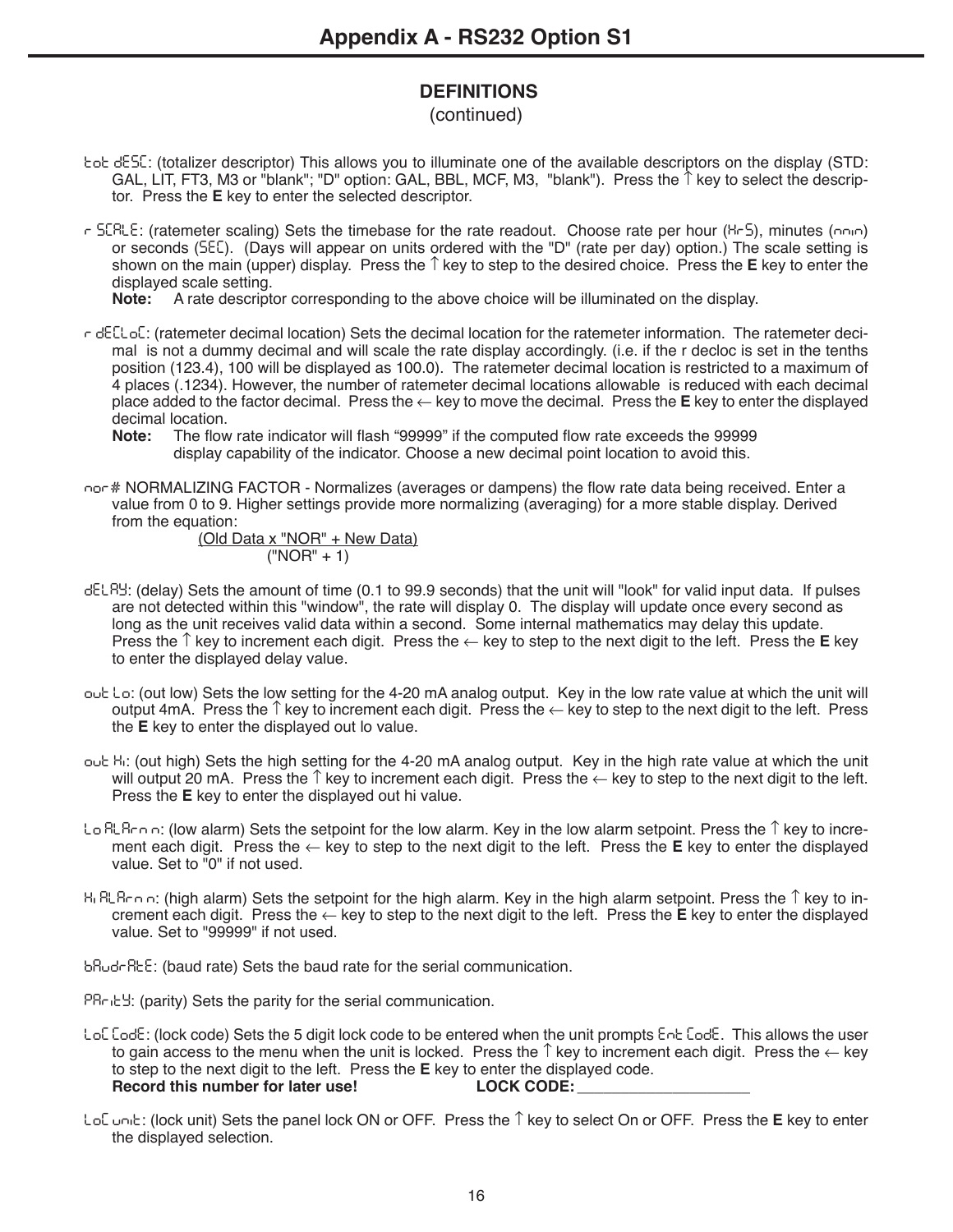

Press the **M** key to enter the programming menu.

- If the panel lock is on, you must enter the 4 digit lock code to gain access to the menu.
- Press the  $\uparrow$  key to increment each individual digit of the code.
- Press the  $\leftarrow$  key to advance to the next digit.
- Press the **E** key to enter the displayed code.
- If the code is correct, display advances to "ELr bob", if not, display returns to run mode
- Press the **E** key to clear the totalizer and return to the programming menu.

Press the **M** key to skip and go to next menu item.

Press the  $\triangleleft$  key to step the factor decimal to the desired location. Press the **E** key to enter the displayed decimal location. Press the **M key** to skip and keep the existing location

**NOTE:** For best performance and resolution choose as many decimal places as possible in the K-Factor.Example: Enter a K-Factor of 1 as 1.000.

Press the  $\uparrow$  key to choose factor type (20Point or LinERr). Press the **E** key to enter the displayed factor type. Press the **M** key to skip and keep the existing factor type.

The FRC prompt will only appear if  $L_1 \cap ER$  is selected or if the unit was ordered without the 20 point linearization option.

Press the  $\uparrow$  key to increment each individual digit of the factor.

Press the  $\leftarrow$  key to advance to the next digit.

Press the **E** key to enter the displayed factor.

Press the **M** key to skip and keep the existing factor.

The SEE PoES prompt will only appear if 20Point is selected. This allows users to bypass the 20 point set up and keep the existing values.

Press the  $\uparrow$  key to choose YES or NO.

Press the **E** key to enter the displayed selection.

Press the **M** key to skip (same as selecting NO).

Press the  $\uparrow$  key to increment each individual digit of the frequency for point #.

Press the  $\blacktriangleleft$  key to advance to the next digit.

Press the **E** key to enter the displayed frequency.

Press the **M** key to skip and keep the existing frequency.

If 0 is entered, the display will advance to the next prompt (tdec).

**NOTE:** Frequency/factor point pairs must be entered in ascending order of frequency

Press the  $\uparrow$  key to increment each individual digit of the factor for point #. Press the  $\leftarrow$  key to advance to the next digit.

Press the **E** key to enter the displayed factor.

Press the **M** key to skip and keep the existing factor.

If 0 is entered, the display will advance to the next prompt (tdec).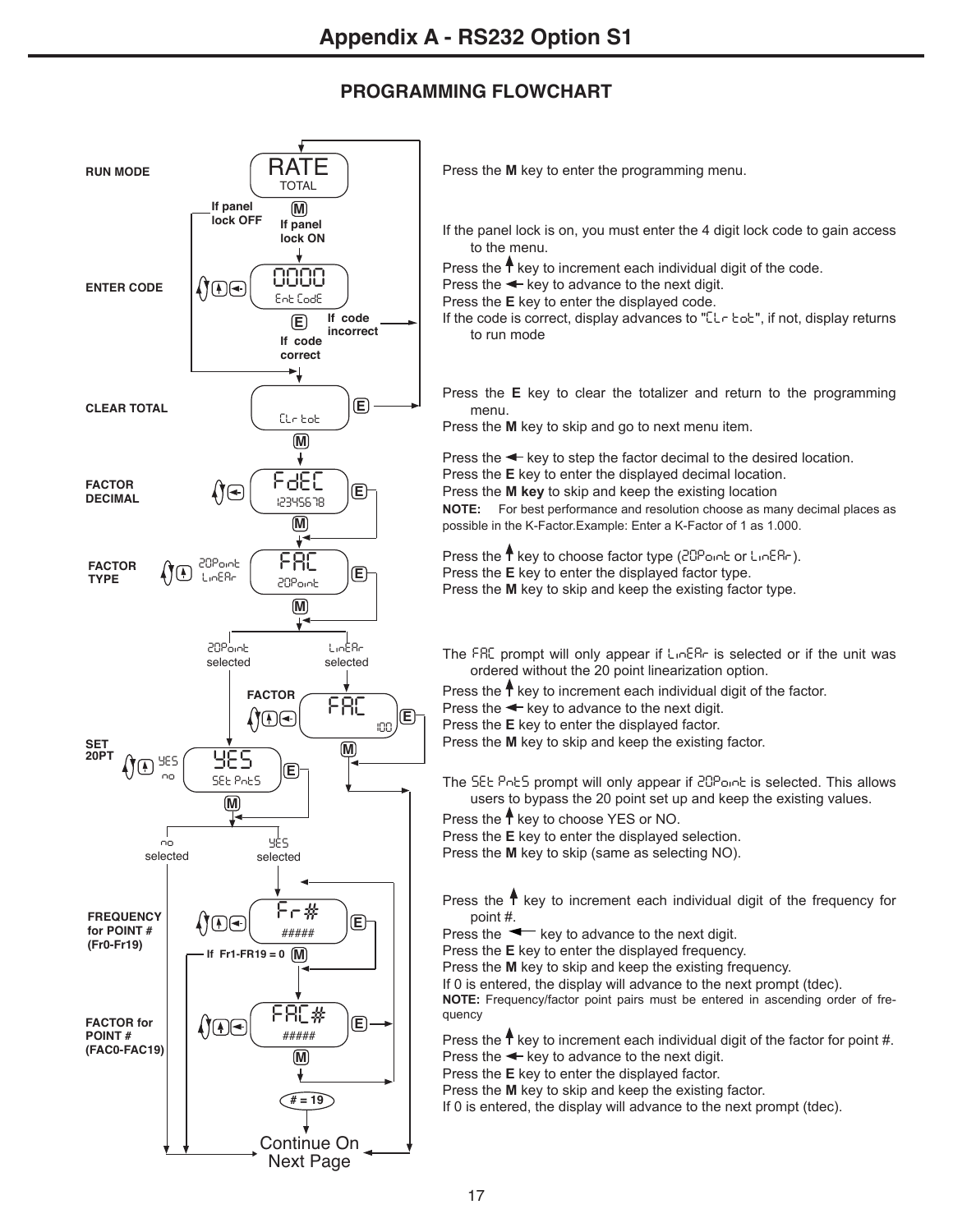(continued)

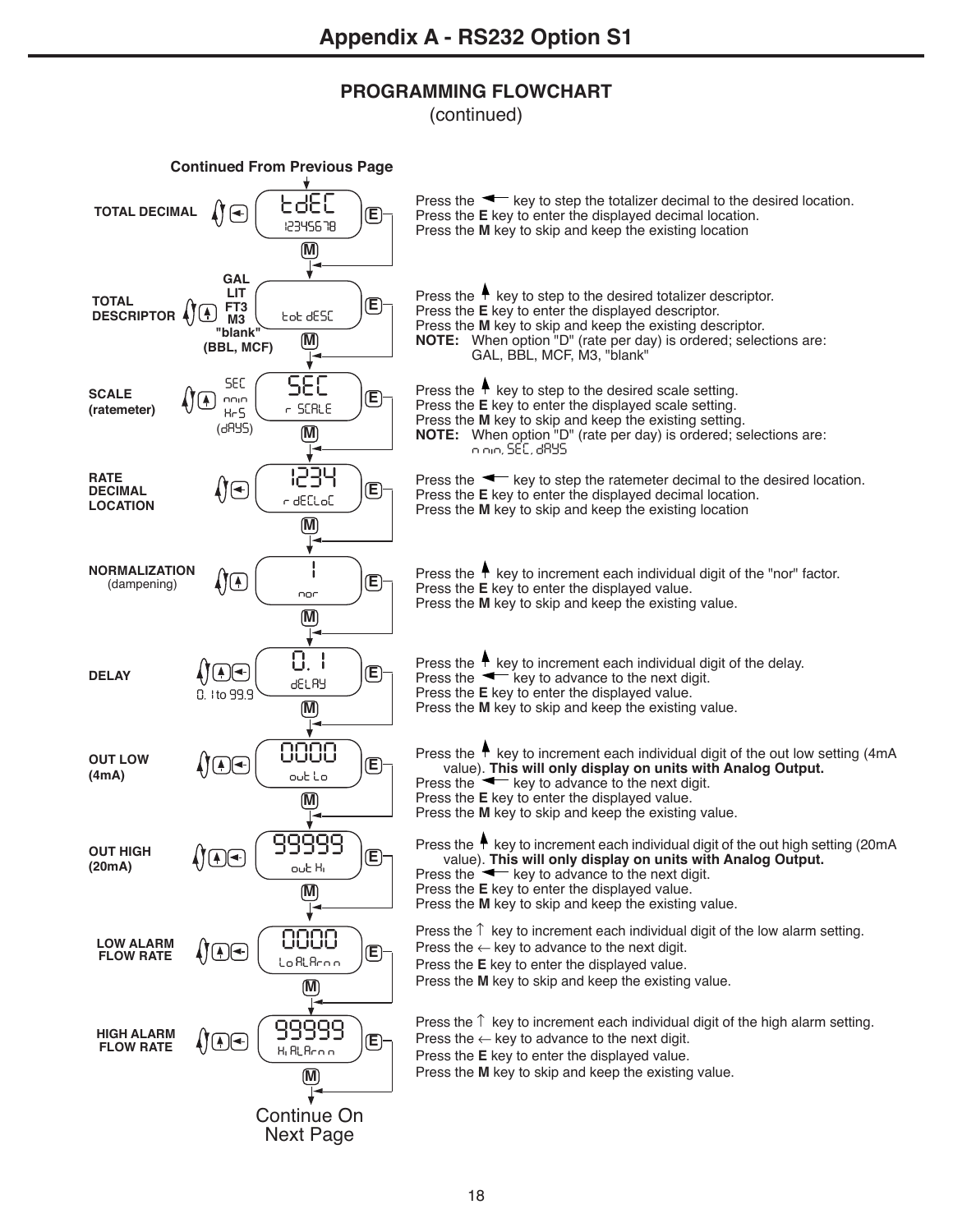(continued)

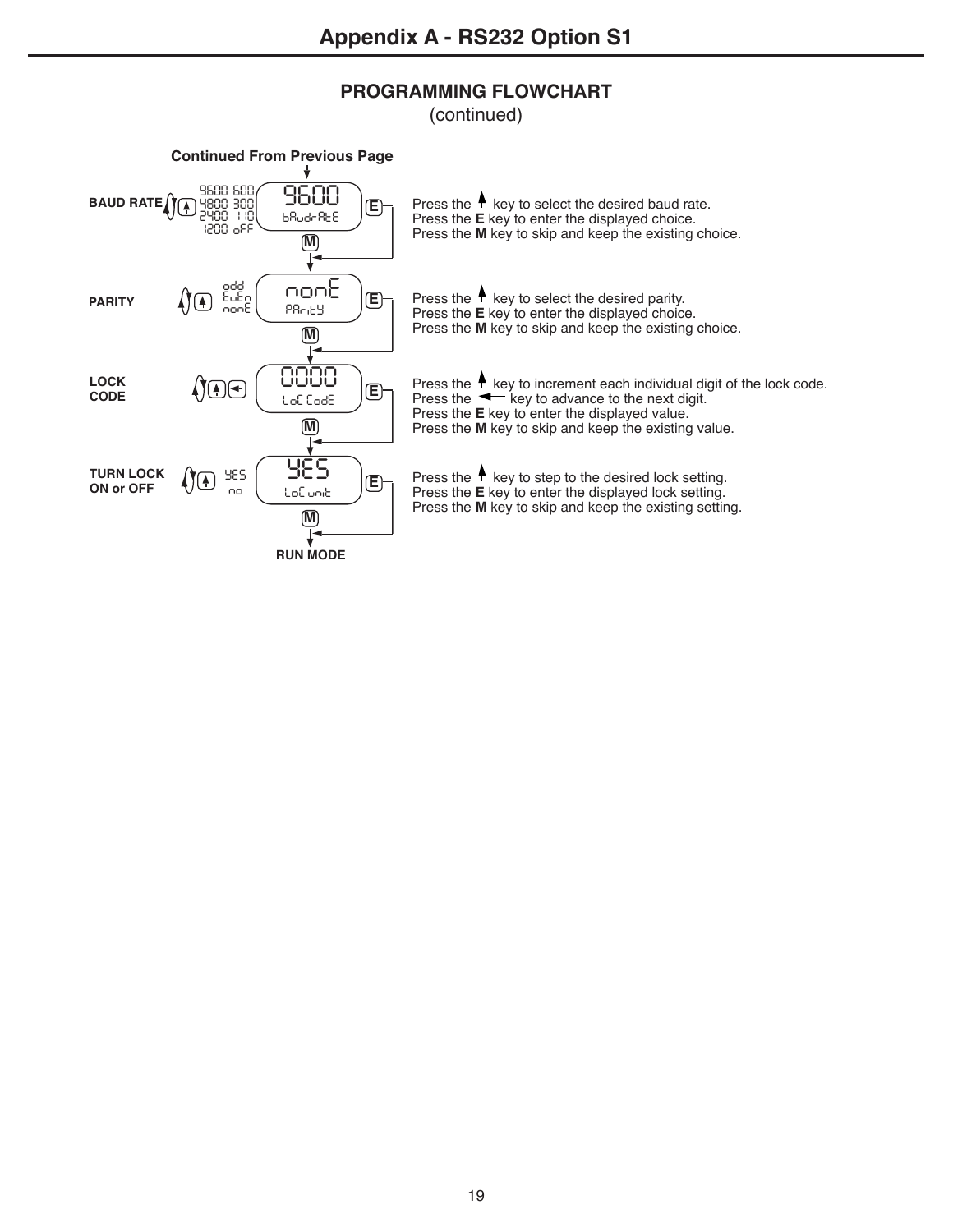## **RS485 Wiring**

## **RS-485 Terminals CA-285 Terminals**



## **Typical Hookup**

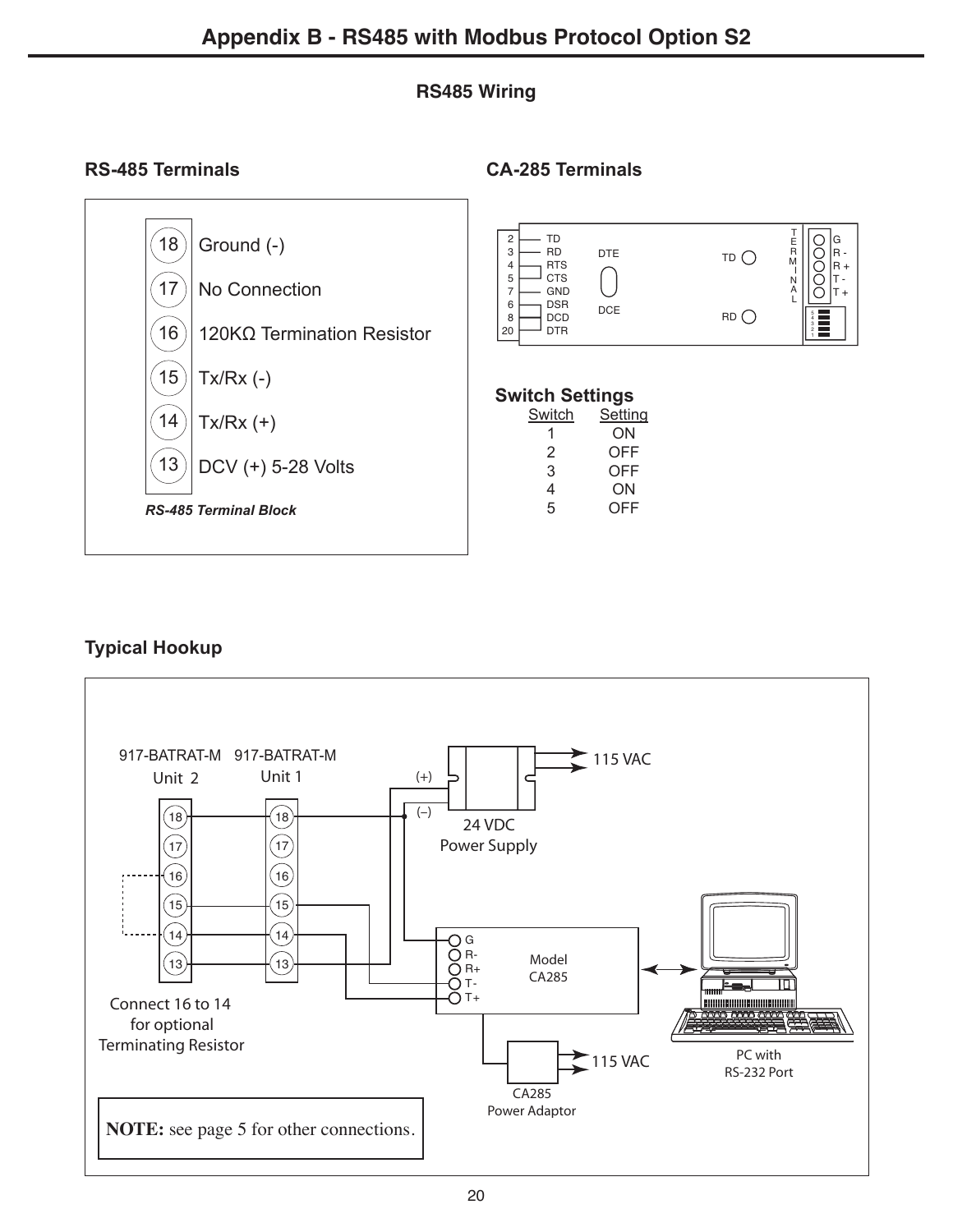- Save Total: (Save Total) Press the **E** key while the unit is running to save the total value. The display will show "SR<sub>U</sub>E tot RL" for a few seconds. This is a very useful "scratch pad" to save and restore total when replacing the battery(ies)
- ent Code: (enter code) This prompt will only appear if the panel lock is ON. Press the ↑ key to increment each digit. Press the ← key to step to the next digit to the left. Press the **E** key to enter the 5 digit code. If the entered code is correct, the display will advance to the next menu prompt (CLr tot). If incorrect, the display will return to the run mode.
- Clr tot: (clear total) Clears (resets) the totalizer. Press the **E** key to clear the total and return to the run mode. Press the **M** key to skip and advance to the next menu selection.
- FdEC: (factor decimal) Sets the decimal location for the factor. This location is restricted to 3 places (99.999). The use of this decimal automatically limits the number of decimal locations allowable in the rate and total to acceptable ranges. Press the ← key to move the decimal. Press the **E** key to select the displayed decimal location. **NOTE:** For best performance and resolution choose as many decimal places as possible in the K-Factor. Example: Enter a K-Factor of 1 as 1.000.
- FRE Linear/ICPoint: (factor type) This prompt will only appear if the unit is ordered with the 10 point linearization option. The ID Point linearization selection is recommended for flow meters whose K-factors change with different flow rates. This selection allows users to enter up to 10 different frequencies with 10 corresponding K-factors for different flow rates. The  $L_1 \circ E_1$  setting is used for flow meters whose output is linear over its' entire operating flow range. Press the ↑ key to step to the desired choice. Press the **E** key to enter the displayed factor type.
- no / YES SEE PnES: (set 10 point?) This prompt allows the user to skip the 10 point setup routine. Select YES for initial setup or to change the present 10 point values. Select  $\sim$  to skip and keep the existing values.
- faC : (factor) This prompt appears on all units with linear inputs. The Factor is the number of pulses per unit volume for the flow sensor. The pulses/unit volume is implied by the totalizer descriptor when a descriptor is used. The implied units for the Factor are then as follows:

| Standard |               | "D" Option |               |
|----------|---------------|------------|---------------|
| GAL      | pulses/gallon | GAL        | pulses/gallon |
| LIT      | pulses/liter  | BBL        | pulses/BBL    |
| FT3      | pulses/ft3    | <b>MCF</b> | pulses/MCF    |
| MЗ       | pulses/M3     | M3         | pulses/M3     |

Factors from 0.0001 to 99999999 may be used. A "0" value for the factor is not allowed and the unit will default to "1" in LSD if a "0" entry is attempted . The factor is displayed on the subsidiary (lower) display. Press the  $\uparrow$ key to increment each digit. Press the ← key to step to the next digit to the left. Press the **E** key to enter the displayed factor.

- fr# : (frequency for point #) This prompt will only appear when 10 point selected. It sets the frequency for each of the 10 points (#). Press the  $\uparrow$  key to increment each digit. Press the  $\leftarrow$  key to step to the next digit to the left. Press the **E** key to enter the desired frequency for point #.
- FRE# : (factor for point #) This prompt will only appear when 10 point selected. It sets the factor for each of the 10 points (#). Press the  $\uparrow$  key to increment each digit. Press the  $\leftarrow$  key to step to the next digit to the left. Press the **E** key to enter the desired factor for point #.
- **NOTE:** The display will advance to the next point (Fr#) after each entry of the Fr & Fac until all 10 points are complete. entering a 0 in the Fr or fac setting will advance the display to the next menu prompt (tdec).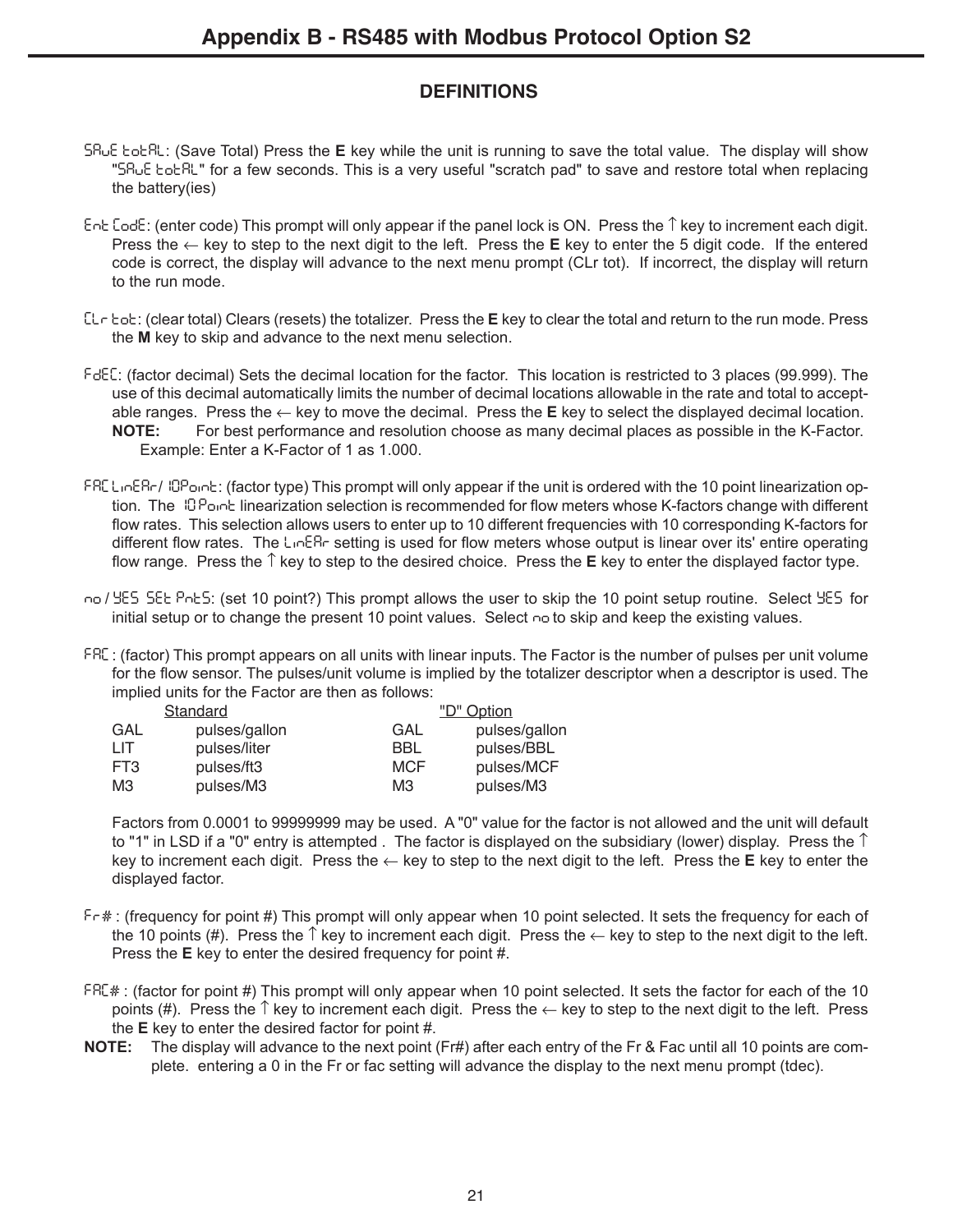(continued)

- tdeC: (totalizer decimal) Sets the decimal location for the totalizer. The totalizer decimal is not a dummy decimal and will scale the totalizer display accordingly. (i.e. if the tdec is set in the tenths position (1234567.8), 100 will be displayed as 100.0). The location of the decimal point allows for greater resolution of both the totalizer display and the pulse output. The pulse output advances at a rate dependent on the least significant digit of the totalizer. The totalizer decimal location is restricted to a maximum of 4 places (1234.5678). However, the number of totalizer decimal locations allowable is reduced with each decimal place added to the factor decimal. Press the ← key to move the decimal. Press the **E** key to enter the displayed decimal location.
	- **Note:** The selection of the factor decimal point limits the available selections for the number of decimal points available for the totalizer. This is automatic. Enter your selection of the Factor's decimal point before entering the totalizer decimal point to assure the proper selection of the totalizer decimal point has been made.
- tot desC: (totalizer descriptor) This allows you to illuminate one of the available descriptors on the display (STD: GAL, LIT, FT3, M3 or "blank"; "D" option: GAL, BBL, MCF, M3, "blank"). Press the  $\uparrow$  key to select the descriptor. Press the **E** key to enter the selected descriptor.
- r SCRLE: (ratemeter scaling) Sets the timebase for the rate readout. Choose rate per hour (Hr5), minutes (nnin) or seconds (seC). (Days will appear on units ordered with the "D" (rate per day) option.) The scale setting is shown on the main (upper) display. Press the ↑ key to step to the desired choice. Press the **E** key to enter the displayed scale setting.

**Note:** A rate descriptor corresponding to the above choice will be illuminated on the display.

- r deCloC: (ratemeter decimal location) Sets the decimal location for the ratemeter information. The ratemeter decimal is not a dummy decimal and will scale the rate display accordingly. (i.e. if the r decloc is set in the tenths position (123.4), 100 will be displayed as 100.0). The ratemeter decimal location is restricted to a maximum of 4 places (.1234). However, the number of ratemeter decimal locations allowable is reduced with each decimal place added to the factor decimal. Press the ← key to move the decimal. Press the **E** key to enter the displayed decimal location.
	- **Note:** The flow rate indicator will flash "99999" if the computed flow rate exceeds the 99999 display capability of the indicator. Choose a new decimal point location to avoid this.
- nor # NORMALIZING FACTOR Normalizes (averages or dampens) the flow rate data being received. Enter a value from 0 to 9. Higher settings provide more normalizing (averaging) for a more stable display. Derived from the equation:

(Old Data x "NOR" + New Data) ("NOR" + 1)

- delay: (delay) Sets the amount of time (0.1 to 99.9 seconds) that the unit will "look" for valid input data. If pulses are not detected within this "window", the rate will display 0. The display will update once every second as long as the unit receives valid data within a second. Some internal mathematics may delay this update. Press the ↑ key to increment each digit. Press the ← key to step to the next digit to the left. Press the **E** key to enter the displayed delay value.
- out Lo: (out low) Sets the low setting for the 4-20 mA analog output. Key in the low rate value at which the unit will output 4mA. Press the ↑ key to increment each digit. Press the ← key to step to the next digit to the left. Press the **E** key to enter the displayed out lo value.
- out H<sub>i</sub>: (out high) Sets the high setting for the 4-20 mA analog output. Key in the high rate value at which the unit will output 20 mA. Press the  $\uparrow$  key to increment each digit. Press the  $\leftarrow$  key to step to the next digit to the left. Press the **E** key to enter the displayed out hi value.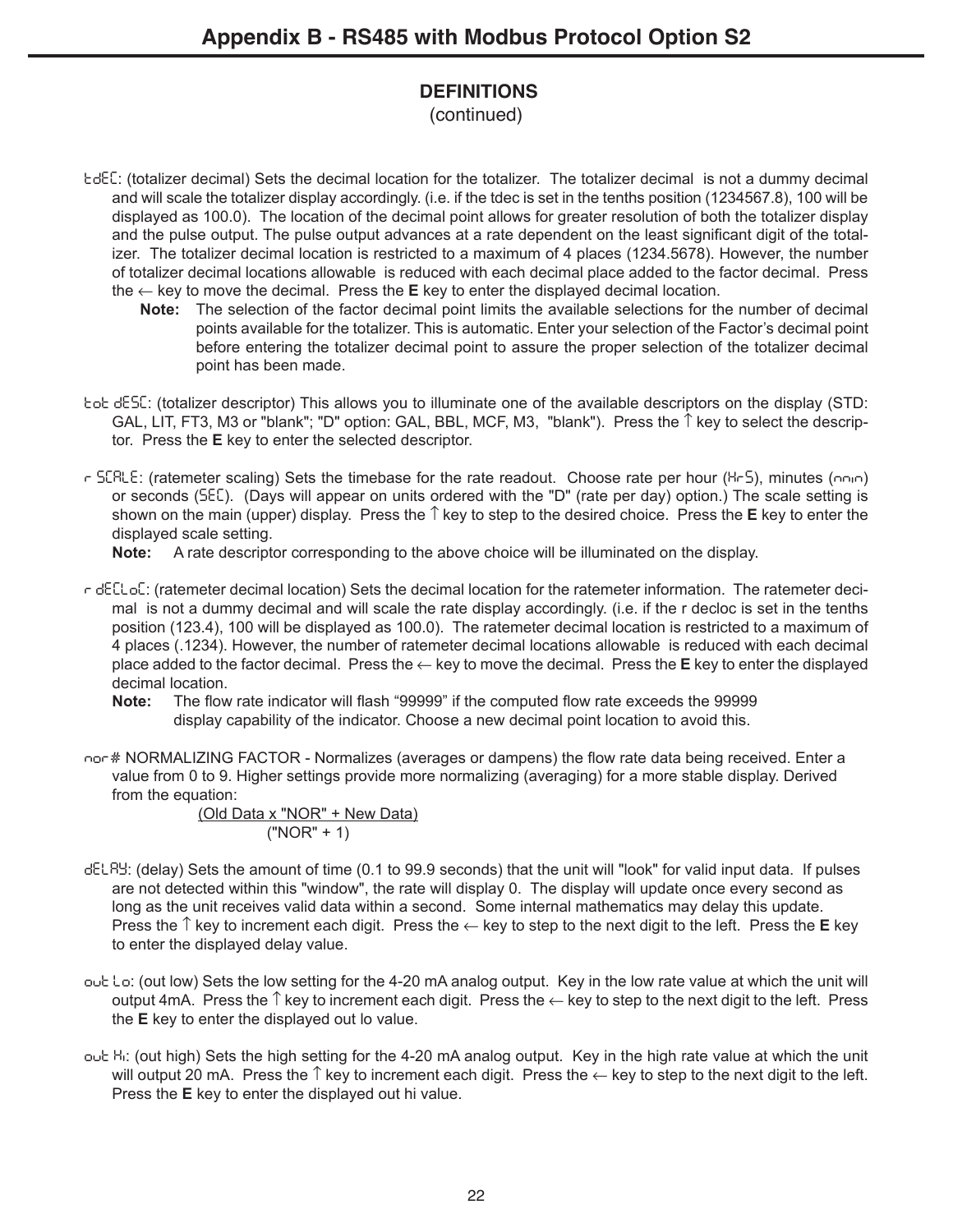(continued)

- lo alarm: (low alarm) Sets the setpoint for the low alarm. Key in the low alarm setpoint. Press the ↑ key to increment each digit. Press the ← key to step to the next digit to the left. Press the **E** key to enter the displayed value. Set to "0" if not used.
- hi alarm: (high alarm) Sets the setpoint for the high alarm. Key in the high alarm setpoint. Press the ↑ key to increment each digit. Press the ← key to step to the next digit to the left. Press the **E** key to enter the displayed value. Set to "99999" if not used.
- AddrESS: (address) Sets the address of the device from 1 to 247 for Modbus network.
- bAudrAtE: (baud rate) Sets the baud rate for the serial communication.
- PRrity: (parity) Sets the parity for the serial communication.
- StoPbitS: (stop bits) Sets the number of stop bits for the serial communication. This menu item is skipped if Parity is nonE.
- trAnSdly: (transmission delay) A delay can be added between the time the BatRT receives a request and when it responds to it (Note: RS485 option)
- dAtE: (date) Sets the date for the real time clock. The format is MMDDYYYY.
- timE: (time) Sets the time for the real time clock. The format is HHMM . **NOTE:** Pressing **E** key will set the time to the displayed value with 00 seconds. Press **M** key to keep the existing running time value.
- $LoB$   $E:$  (log time) Sets the time of day that the data logger will record the total.
- ViEuuLog: (view log) Prompts user to view data logger. Select YES to view or NO to skip. When YES is selected for  $u\bar{E}u\bar{u}L\bar{d}$ . The display will show the date of the last log in month and day format MMDD. Use the "E" or "M" keys to view previous logs.
- Log CL<sub>r</sub>: (log clear) Prompts user to clear the data logger. Select YES if you want to clear else select no.
- LoC Code: (lock code) Sets the 5 digit lock code to be entered when the unit prompts Ent Code. This allows the user to gain access to the menu when the unit is locked. Press the  $\uparrow$  key to increment each digit. Press the  $\leftarrow$  key to step to the next digit to the left. Press the **E** key to enter the displayed code. **Record this number for later use! LOCK CODE: \_\_\_\_\_\_\_\_\_\_\_\_\_\_\_\_\_\_\_\_**
- loC UnIt: (lock unit) Sets the panel lock ON or OFF. Press the ↑ key to select On or OFF. Press the **E** key to enter the displayed selection.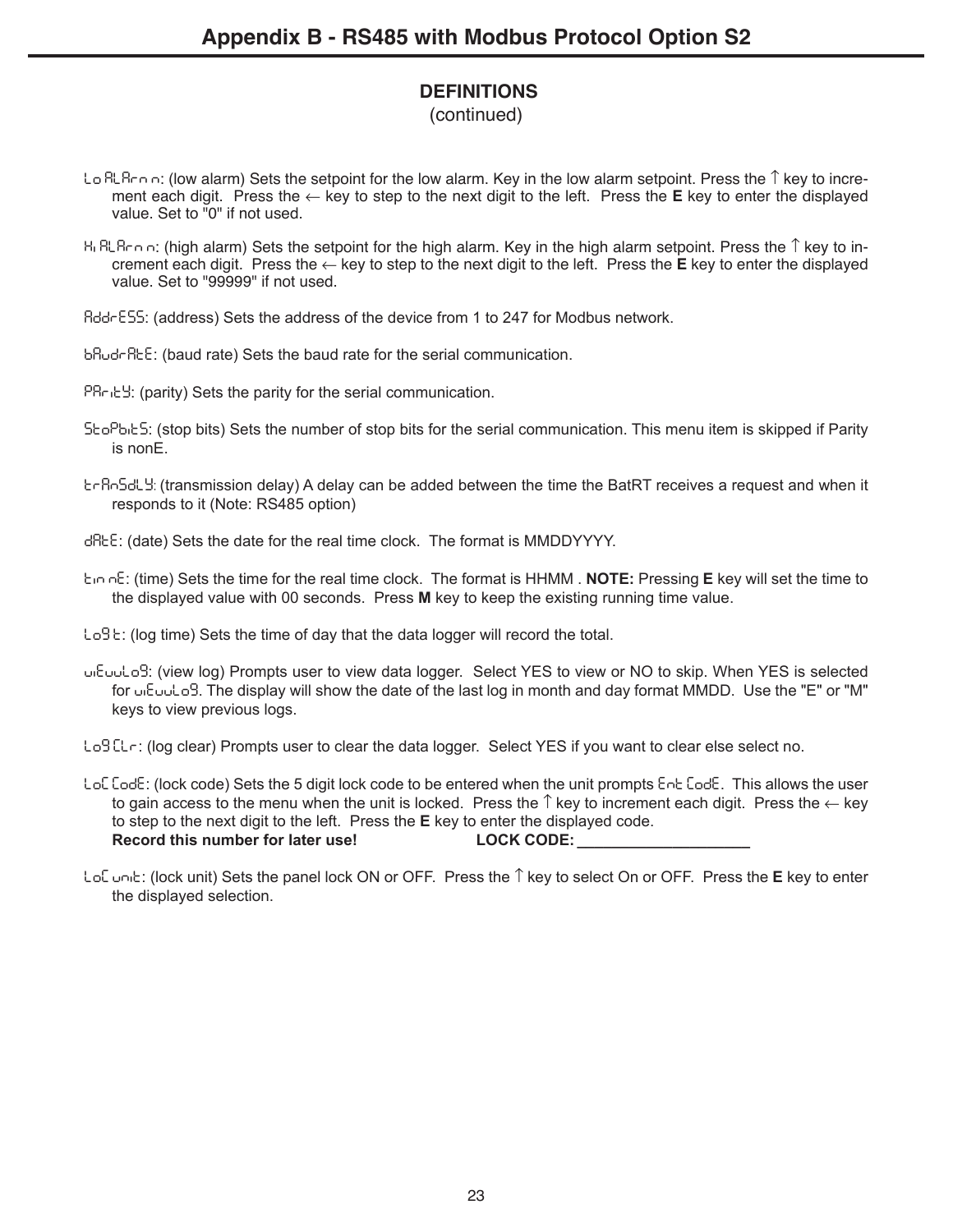

Press the **M** key to enter the programming menu.

If the panel lock is on, you must enter the 4 digit lock code to gain access to the menu.

Press the  $\uparrow$  key to increment each individual digit of the code.

Press the  $\blacktriangleleft$  key to advance to the next digit.

Press the **E** key to enter the displayed code.

If the code is correct, display advances to "EL- bot", if not, display returns to run mode

Press the **E** key to clear the totalizer and return to the programming menu.

Press the **M** key to skip and go to next menu item.

Press the  $\blacktriangleleft$  key to step the factor decimal to the desired location. Press the **E** key to enter the displayed decimal location. Press the **M key** to skip and keep the existing location **NOTE:** For best performance and resolution choose as many decimal places as possible in the K-Factor.Example: Enter a K-Factor of 1 as 1.000.

Press the  $\uparrow$  key to choose factor type ( $10\text{P}$ oint or linear). Press the **E** key to enter the displayed factor type. Press the **M** key to skip and keep the existing factor type.

The FRE prompt will only appear if LinERr is selected or if the unit was ordered without the 10 point linearization option.

Press the  $\uparrow$  key to increment each individual digit of the factor.

Press the  $\leftarrow$  key to advance to the next digit.

Press the **E** key to enter the displayed factor.

Press the **M** key to skip and keep the existing factor.

The SEE PoES prompt will only appear if 10Point is selected. This allows users to bypass the 10 point set up and keep the existing values.

Press the  $\uparrow$  key to choose YES or NO.

Press the **E** key to enter the displayed selection.

Press the **M** key to skip (same as selecting NO).

Press the  $\uparrow$  key to increment each individual digit of the frequency for point #.

Press the  $\blacktriangleleft$  key to advance to the next digit.

Press the **E** key to enter the displayed frequency.

Press the **M** key to skip and keep the existing frequency.

If 0 is entered, the display will advance to the next prompt (tdec).

**NOTE:** Frequency/factor point pairs must be entered in ascending order of frequency

Press the  $\uparrow$  key to increment each individual digit of the factor for point #.

Press the  $\blacktriangleleft$  key to advance to the next digit.

Press the **E** key to enter the displayed factor.

Press the **M** key to skip and keep the existing factor.

If 0 is entered, the display will advance to the next prompt (tdec).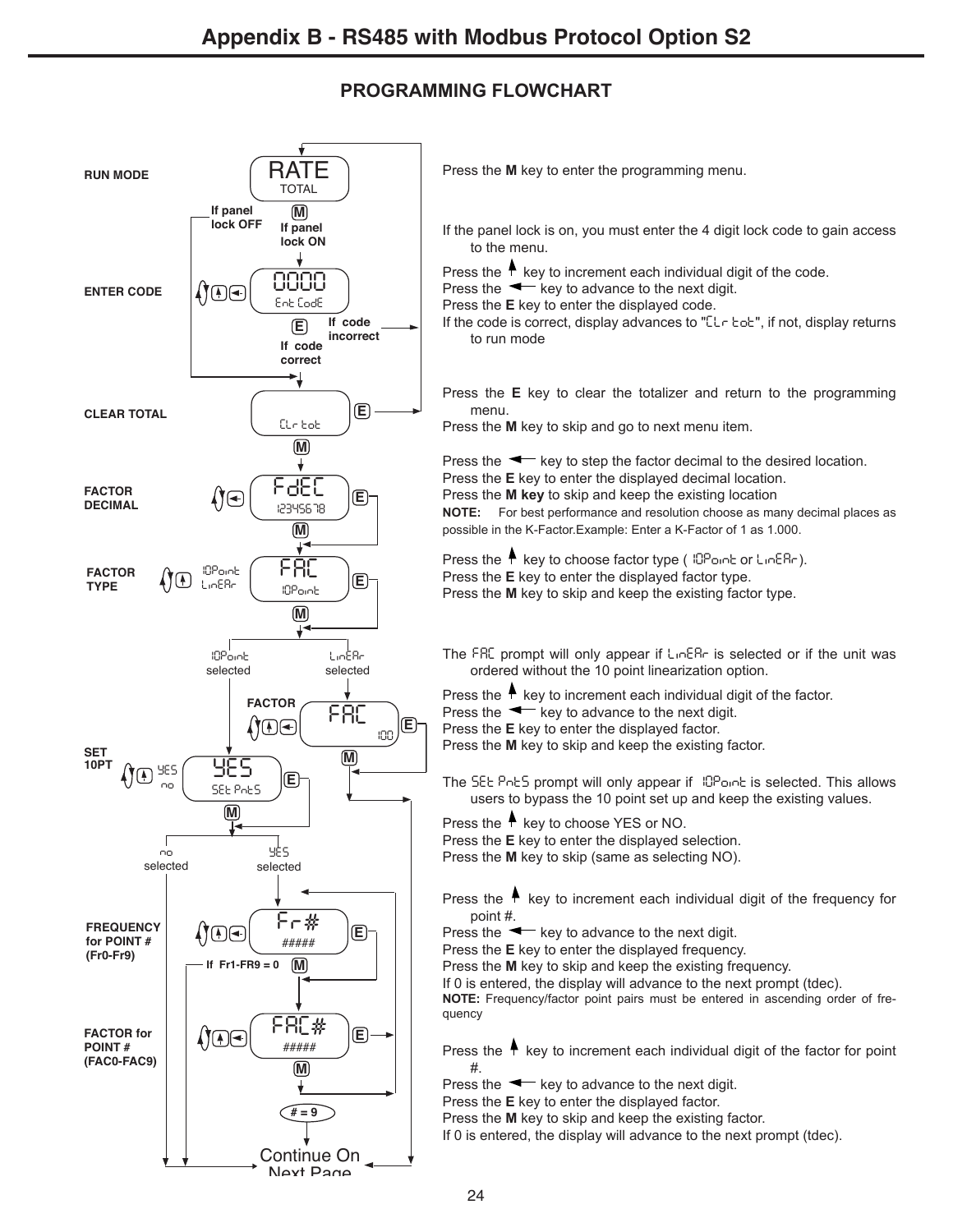(continued)

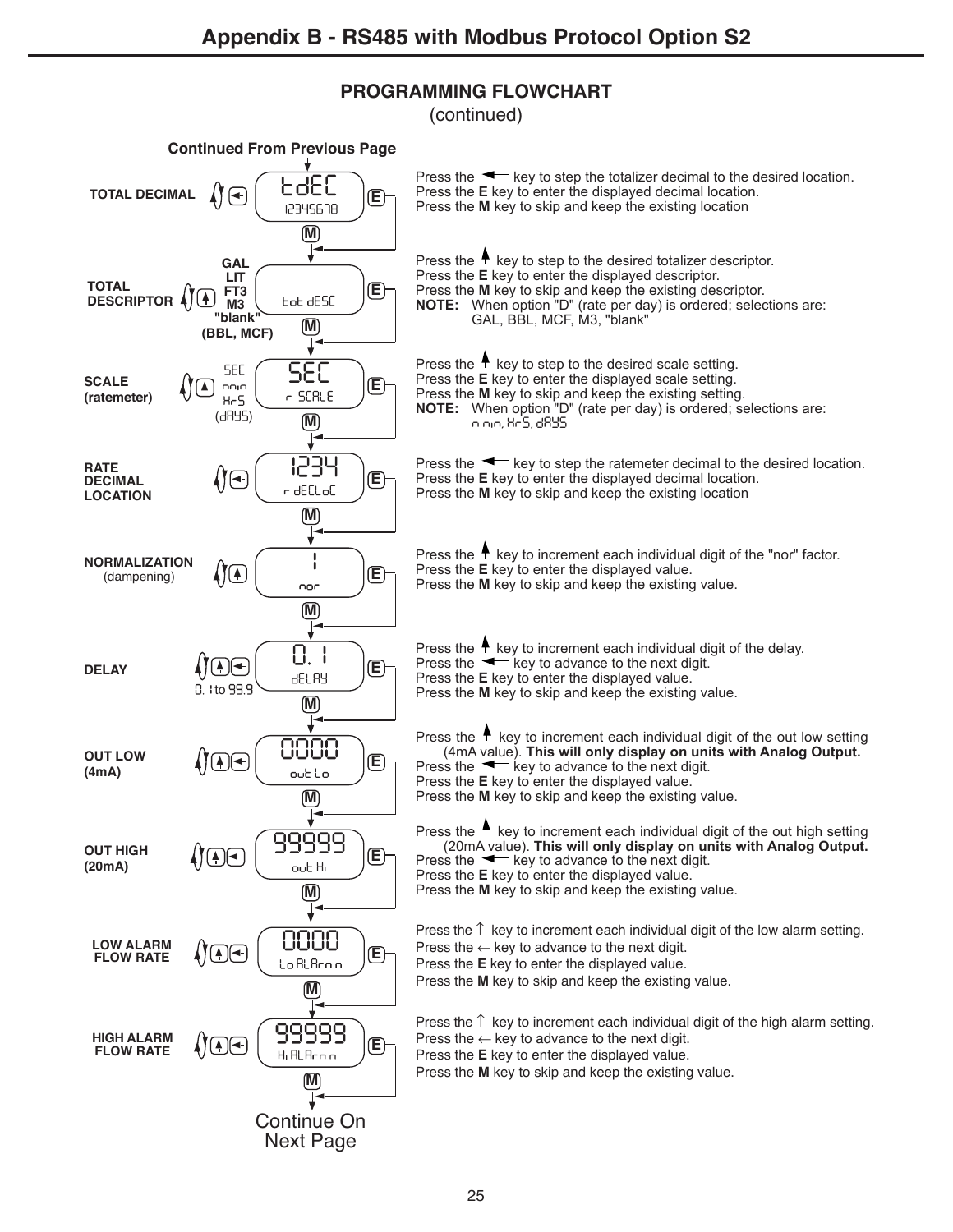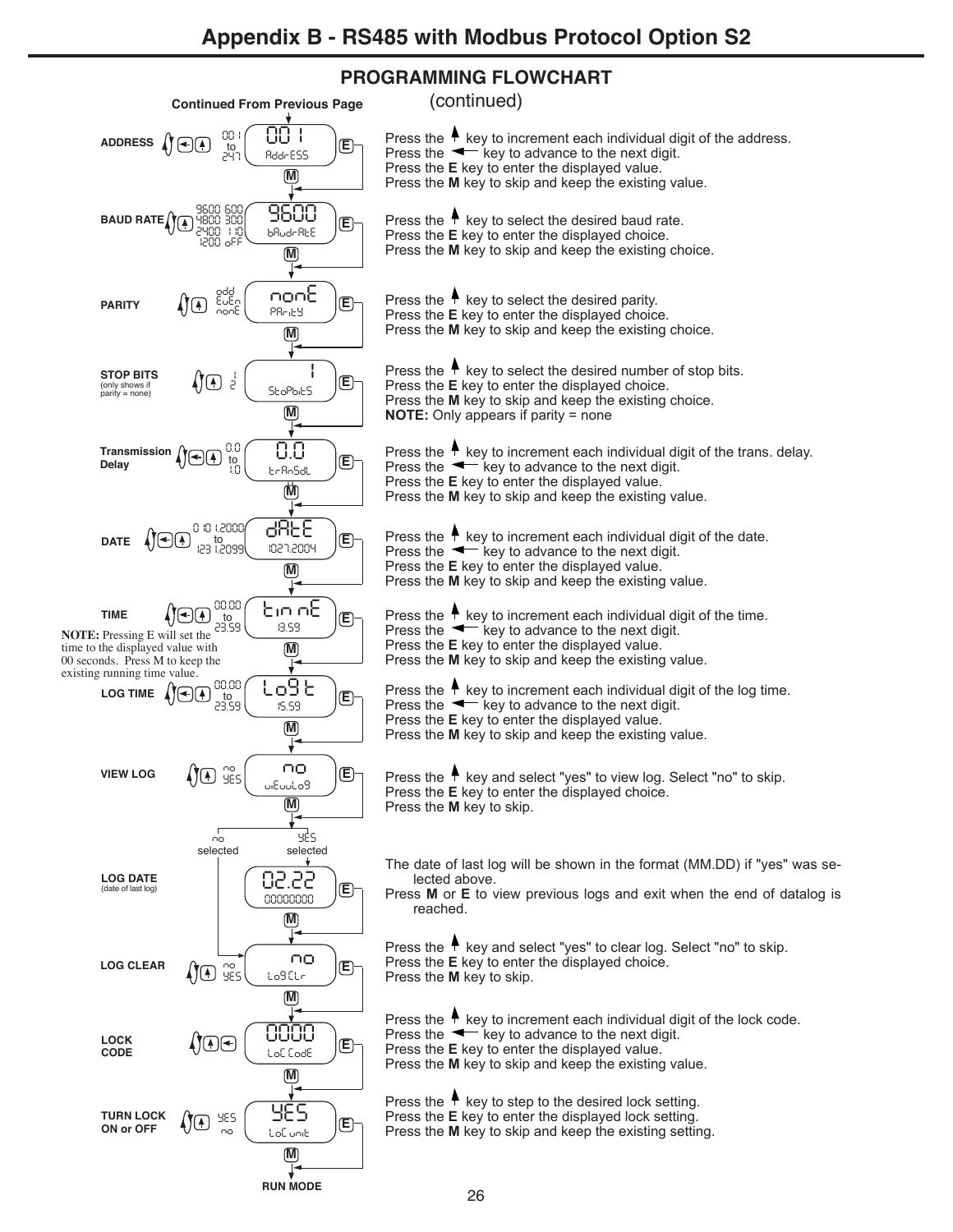## **KEYPAD OPERATION WITH S2 OPTION**:



Note:

1. See also setup mode for description of its operation

2. See also Calibration Section for description of its Operation

**Mag Reset (RN)** This is the magnetic reset area when option "RN" is ordered. Place the magnet over the area shown in gray and slide across the top of housing. The total will reset when the switch is activated by the magnet.

**M** is used to (after verification of the password) clear the total & enter the setup menus

> is used to force a Save of the total to flash memory prior to replacement of battery

> is used to enable the user to view the datalog of daily total readings by date

Press once to be offered "View log?"

Press  $\uparrow$  to change "NO" to "YES"

 Press either **E** or **M** to view up to 26 total readings from previous days until all items in the data log have been read (Note: the unit will return to displaying Rate and Total after 30 seconds automatically if no keys are pressed

# **Modbus RTU Protocol**

When the 917-BATRAT-M is equipped with the Modbus option, the protocol it uses is the Modbus RTU protocol. This protocol defines a message structure that hosts and clients will recognize and use on the Modbus network over which they communicate. It describes the process a master device (PC compatible) uses to request access to another device ( 917-BATRAT-M), how it will respond to requests from the other devices, and how errors will be detected and reported. It establishes a common format for the layout and contents of message fields. During communications on a Modbus RTU network, the protocol determines how each 917-BATRAT-M will know its device address, recognize a message addressed to it, determine the kind of action to be taken, and extract any data or other information contained in the message. If a reply is required, the 917-BATRAT-M will construct the reply message and send it using Modbus RTU protocol.

#### **RTU Mode**

The 917-BATRAT-M with Modbus communications option supports the Modbus RTU (Remote Terminal Unit) mode only. The Modbus ASCII mode is not supported. The main advantage of the RTU mode is that its greater character density allows better data throughput than ASCII for the same baud rate. The Modbus RTU uses a Master-Slave Query-Response Cycle in which the 917-BATRAT-M is the slave device.

#### **Control Functions**

The 917-BATRAT-M with Modbus communications option supports the following function codes:

| <b>CODE</b> | <b>NAME</b>                      | <b>DESCRIPTION</b>                                                            |
|-------------|----------------------------------|-------------------------------------------------------------------------------|
| 01          | <b>Read Coil Status</b>          | Reads the status of a coil (ON or OFF)                                        |
| 03          | <b>Read Holding Registers</b>    | Reads the value in a holding register                                         |
| 05          | Force Single Coil                | Forces a single coil (0x reference) to either ON or OFF                       |
| 06          | <b>Preset Single Register</b>    | Presets a value into a single holding register (4x reference)                 |
| 15          | Force Multiple Coil              | Forces each coil (0x reference) in a sequence of coils to either<br>ON or OFF |
| 16          | <b>Preset Multiple Registers</b> | Presets values into a sequence of holding registers (4x refer-<br>ence)       |

#### **917-BATRAT-M Communication Setup Menu**

The setup menu allows Modbus RTU Protocol communications parameters of: Device ID, Baud Rate, and Parity to be selected to match the parameters of your Modbus network. Each 917-BATRAT-M must have it's own Device ID and the same Baud Rate and Parity setting.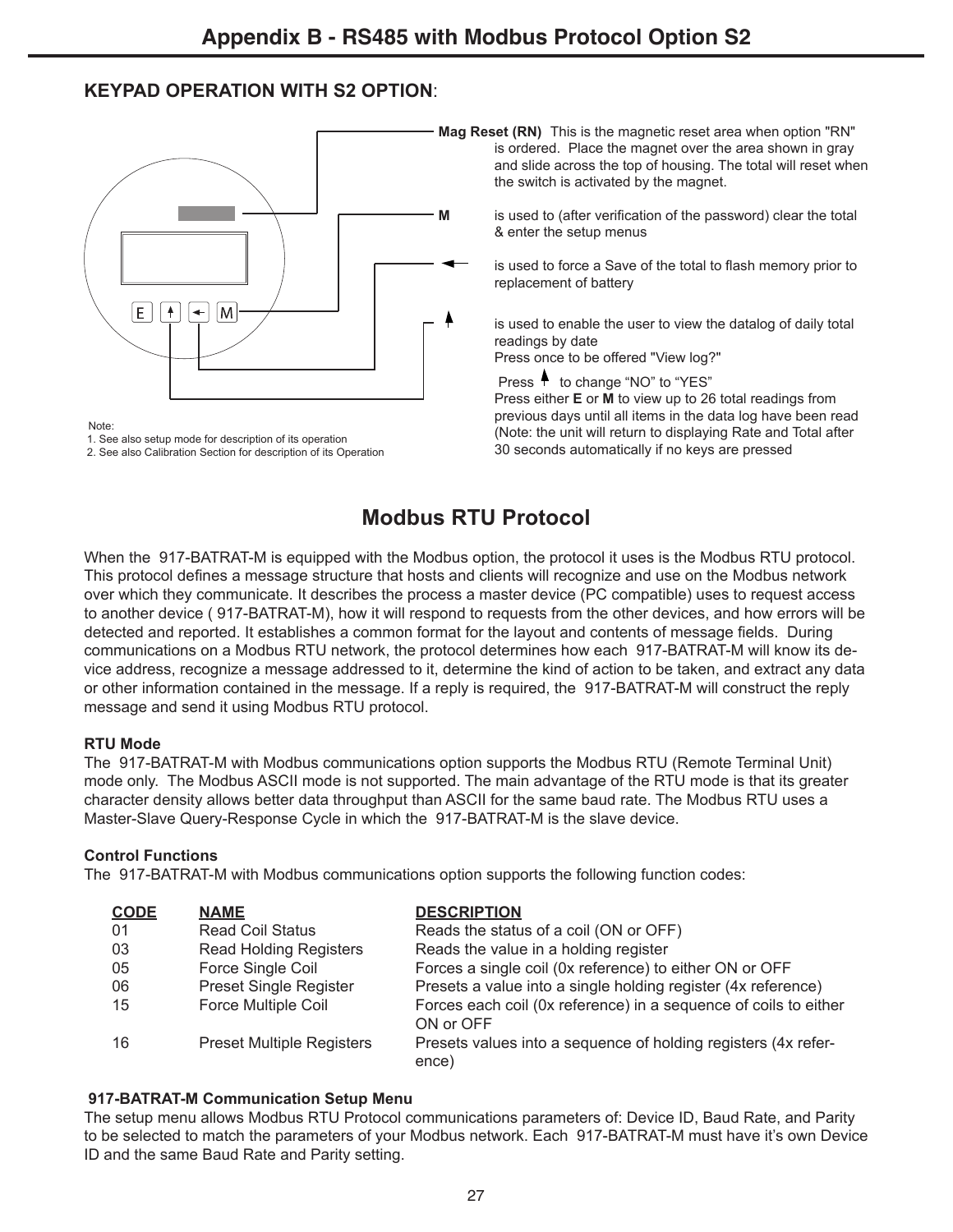# **Register & Coil Usage**

# *Register Usage* (each register is 2 bytes)

| <u>Data</u>        | <b>Register</b>   | Data Type | <u>Access</u> |
|--------------------|-------------------|-----------|---------------|
| <b>Volume Flow</b> | Reg 40001 & 40002 | Float     | Read          |
| Total              | Reg 40003 & 40004 | Float     | Read          |
| Linear K-Factor    | Reg 40005 & 40006 | Float     | Read/Write    |
| Frequency#0        | Reg 40007 & 40008 | Float     | Read/Write    |
| Factor#0           | Reg 40009 & 40010 | Float     | Read/Write    |
| Frequency#1        | Reg 40011 & 40012 | Float     | Read/Write    |
| Factor#1           | Reg 40013 & 40014 | Float     | Read/Write    |
| Frequency#2        | Reg 40015 & 40016 | Float     | Read/Write    |
| Factor#2           | Reg 40017 & 40018 | Float     | Read/Write    |
| Frequency#3        | Reg 40019 & 40020 | Float     | Read/Write    |
| Factor#3           | Reg 40021 & 40022 | Float     | Read/Write    |
| Frequency#4        | Reg 40023 & 40024 | Float     | Read/Write    |
| Factor#4           | Reg 40025 & 40026 | Float     | Read/Write    |
| Frequency#5        | Reg 40027 & 40028 | Float     | Read/Write    |
| Factor#5           | Reg 40029 & 40030 | Float     | Read/Write    |
| Frequency#6        | Reg 40031 & 40032 | Float     | Read/Write    |
| Factor#6           | Reg 40033 & 40034 | Float     | Read/Write    |
| Frequency#7        | Reg 40035 & 40036 | Float     | Read/Write    |
| Factor#7           | Reg 40037 & 40038 | Float     | Read/Write    |
| Frequency#8        | Reg 40039 & 40040 | Float     | Read/Write    |
| Factor#8           | Reg 40041 & 40042 | Float     | Read/Write    |
| Frequency#9        | Reg 40043 & 40044 | Float     | Read/Write    |
| Factor#9           | Reg 40045 & 40046 | Float     | Read/Write    |
| Rate Delay         | Reg 40047 & 40048 | Float     | Read/Write    |
| Analog Out Low     | Reg 40049 & 40050 | Float     | Read/Write    |
| Analog Out High    | Reg 40051 & 40052 | Float     | Read/Write    |
| Flow Total Log #0  | Reg 40053 & 40054 | Float     | Read/Write    |
| Flow Total Log #1  | Reg 40055 & 40056 | Float     | Read/Write    |
| Flow Total Log #2  | Reg 40057 & 40058 | Float     | Read/Write    |
| Flow Total Log #3  | Reg 40059 & 40060 | Float     | Read/Write    |
| Flow Total Log #4  | Reg 40061 & 40062 | Float     | Read/Write    |
| Flow Total Log #5  | Reg 40063 & 40064 | Float     | Read/Write    |
| Flow Total Log #6  | Reg 40065 & 40066 | Float     | Read/Write    |
| Flow Total Log #7  | Reg 40067 & 40068 | Float     | Read/Write    |
| Flow Total Log #8  | Reg 40069 & 40070 | Float     | Read/Write    |
| Flow Total Log #9  | Reg 40071 & 40072 | Float     | Read/Write    |
| Flow Total Log #10 | Reg 40073 & 40074 | Float     | Read/Write    |
| Flow Total Log #11 | Reg 40075 & 40076 | Float     | Read/Write    |
| Flow Total Log #12 | Reg 40077 & 40078 | Float     | Read/Write    |
| Flow Total Log #13 | Reg 40079 & 40080 | Float     | Read/Write    |
| Flow Total Log #14 | Reg 40081 & 40082 | Float     | Read/Write    |
| Flow Total Log #15 | Reg 40083 & 40084 | Float     | Read/Write    |
| Flow Total Log #16 | Reg 40085 & 40086 | Float     | Read/Write    |
| Flow Total Log #17 | Reg 40087 & 40088 | Float     | Read/Write    |
| Flow Total Log #18 | Reg 40089 & 40090 | Float     | Read/Write    |
| Flow Total Log #19 | Reg 40091 & 40092 | Float     | Read/Write    |
| Flow Total Log #20 | Reg 40093 & 40094 | Float     | Read/Write    |
| Flow Total Log #21 | Reg 40095 & 40096 | Float     | Read/Write    |
| Flow Total Log #22 | Reg 40097 & 40098 | Float     | Read/Write    |
| Flow Total Log #23 | Reg 40099 & 40100 | Float     | Read/Write    |
|                    |                   |           |               |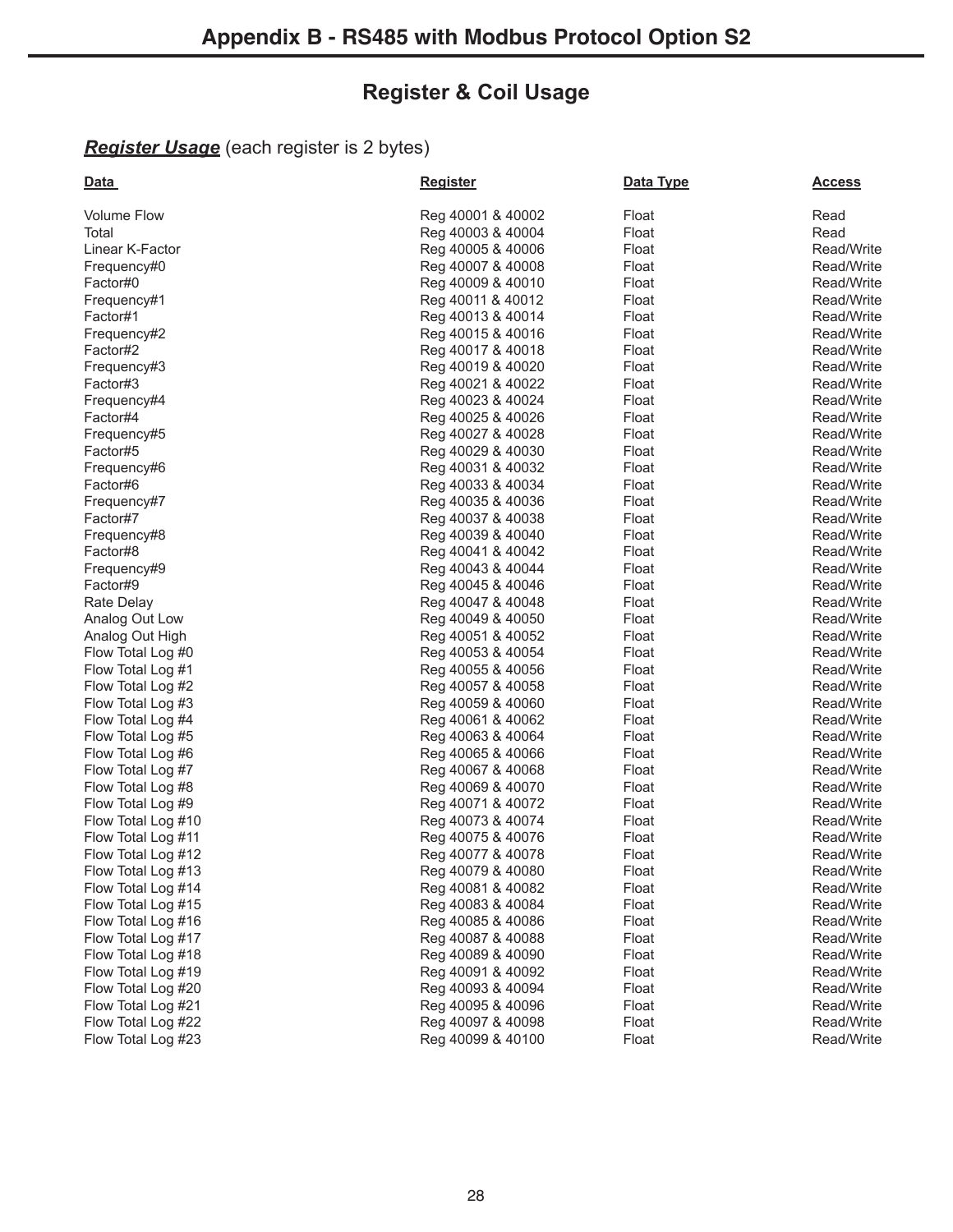# **Register & Coil Usage**

(continued)

| Data                                 | <b>Register</b>   | Data Type | <b>Access</b> |
|--------------------------------------|-------------------|-----------|---------------|
| Flow Total Log #24                   | Reg 40101 & 40102 | Float     | Read/Write    |
| Flow Total Log #25                   | Reg 40103 & 40104 | Float     | Read/Write    |
| <b>K-Factor Decimal Point</b>        | Reg 40133         | Integer   | Read/Write    |
| K-Factor Algorithm                   | Reg 40134         | Integer   | Read/Write    |
| <b>Total Decimal Point</b>           | Reg 40135         | Integer   | Read/Write    |
| <b>Total Descriptors</b>             | Reg 40136         | Integer   | Read/Write    |
| Rate Time scale                      | Reg 40137         | Integer   | Read/Write    |
| Rate Decimal Point                   | Reg 40138         | Integer   | Read/Write    |
| Rate Normalization                   | Reg 40139         | Integer   | Read/Write    |
| Reserved                             | Reg 40140         | Integer   | Read/Write    |
| Device Address                       | Reg 40141         | Integer   | Read/Write    |
| <b>Baud Rate</b>                     | Reg 40142         | Integer   | Read/Write    |
| Parity                               | Reg 40143         | Integer   | Read/Write    |
| Lock Code                            | Reg 40144 & 40145 | Integer   | Read/Write    |
| Lock Unit                            | Reg 40146         | Integer   | Read/Write    |
| Current Year (YYYY)                  | Reg 40147         | Integer   | Read/Write    |
| Current Month (1-12)                 | Reg 40148         | Integer   | Read/Write    |
| Current Day (1-31)                   | Reg 40149         | Integer   | Read/Write    |
| Current Time Hr (00-23 24 Hr format) | Reg 40150         | Integer   | Read/Write    |
| Current Time Min (00-59)             | Reg 40151         | Integer   | Read/Write    |
| Reading Time HH Hour (00-23)         | Reg 40152         | Integer   | Read/Write    |
| Reading Time MM Minute (00-59)       | Reg 40153         | Integer   | Read/Write    |
| Alarm Lo                             | Reg 40154 & 40155 | Float     | Read/Write    |
| Alarm Hi                             | Reg 40156 & 40157 | Float     | Read/Write    |
|                                      |                   |           |               |

**NOTE:** The Float data type follows the IEEE format for a 32 bit float.

## *COIL USAGE* (each coil is 1 bit)

| Data                     | <u>Coil</u>       | Data Type | <b>Access</b> |
|--------------------------|-------------------|-----------|---------------|
|                          |                   |           |               |
| Error-Rate Overflow      | Coil 00001        | bit       | Read          |
| Error-Pulse out Overflow | Coil 00002        | bit       | Read          |
| Error-Total rollover     | Coil 00003        | bit       | Read          |
| Error-Flash problem      | Coil 00004        | bit       | Read          |
| <b>Total Reset</b>       | Coil 00005        | bit       | Write         |
| <b>Clear Error</b>       | Coil 00006        | bit       | Write         |
| Clear Data Log           | <b>Coil 00007</b> | bit       | Write         |